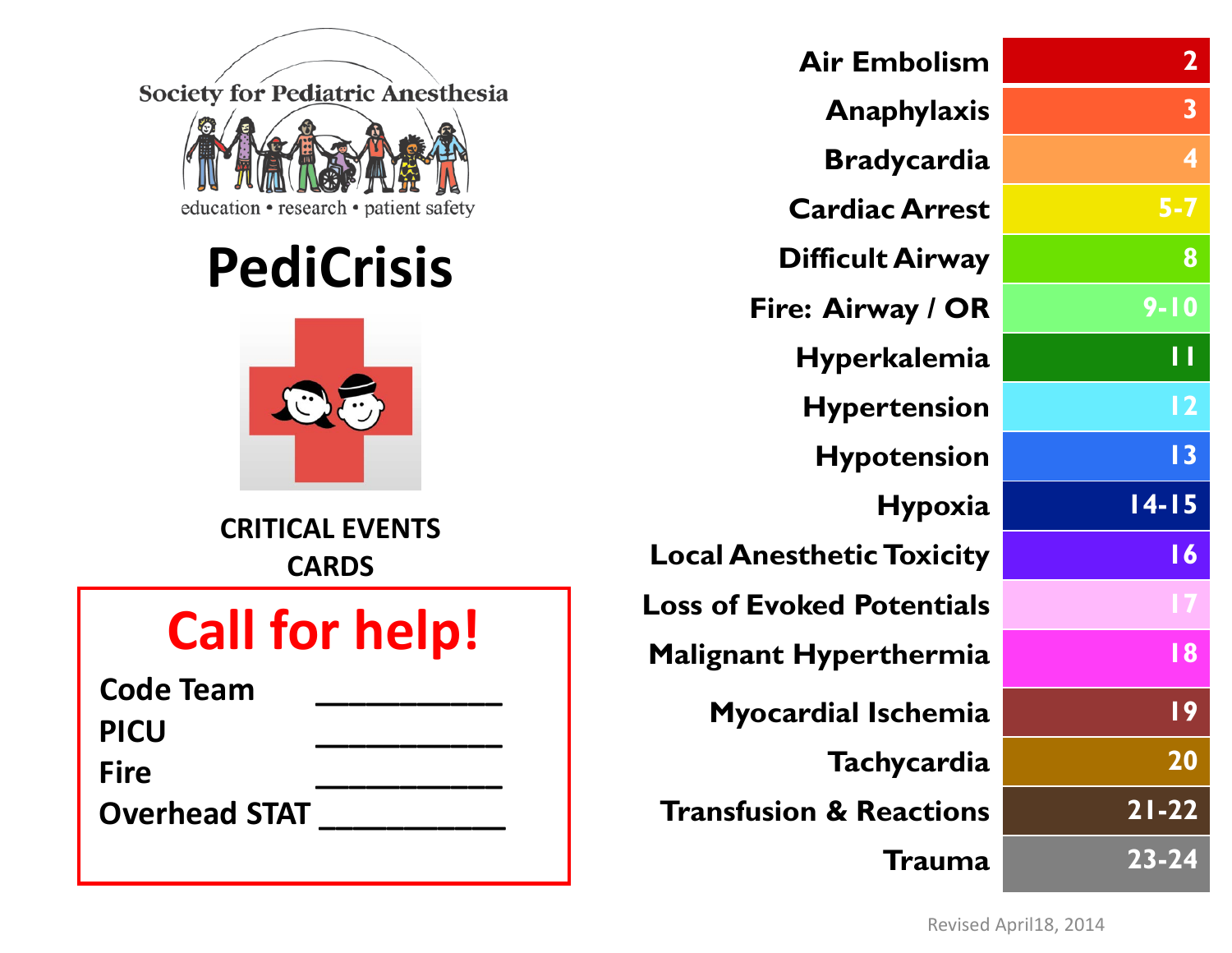# **Air Embolism**

**Objective:** Restore normal SpO2**,** hemodynamic stability, and stop source of air entry.

#### **Call for help. Notify surgeon.**

Increase **oxygen to 100%.** 

 $\Box$  **Stop** nitrous oxide and volatile agents.

Find **air entry point, stop source, and limit further entry.**

- **FIOOD WOUND WITH IT FING WARES**
- Check for open venous lines or air in tubing
- **Turn off all pressurized gas sources (laparoscope, endoscope)**
- **E** Lower surgical site below level of heart (if possible)
- **Perform Valsalva on patient using hand ventilation**
- **EXP** Compress jugular veins intermittently if head or cranial case
- **Left-side down once source controlled**

□ Consider

- Vasopressors (epinephrine, norepinephrine)
- **Chest compressions:** 100/min; to force air through lock, even if not in cardiac arrest

Call for **transesophageal echocardiography** (if available and/or diagnosis unclear).

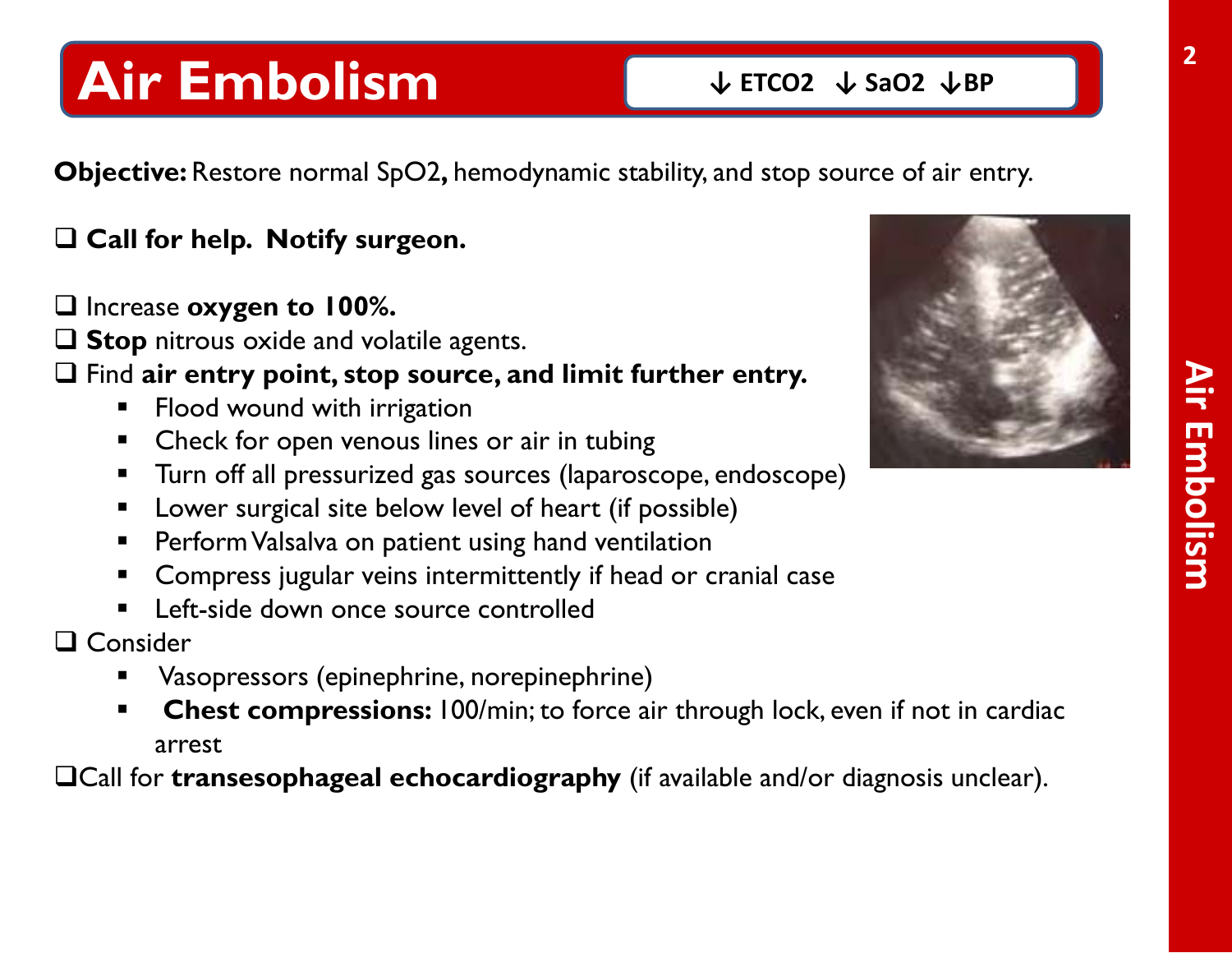# **Anaphylaxis** Rash, bronchospasm, hypotension

#### **Call for help.**

#### **Increase oxygen to 100%**

 $\Box$  Remove suspected trigger(s).  $\Box$  If latex is suspected, thoroughly wash area. Ensure adequate ventilation/oxygenation.  $\Box$  Obtain IV access.  $\Box$  If hypotensive, turn off anesthetic agents.

#### **Common causative agents:**

Neuromuscular blockers, latex, chlorhexidine, IV colloids, antibiotics

 $\square$  Rapidly infuse NS or LR (10-30 ml/kg IV) to restore intravascular volume

**Epinephrine** (1-10 mcg/kg IV as needed) to restore BP and **↓** mediator release

Epinephrine infusion (0.02-0.2 mcg/kg/min) may be required to maintain BP.

#### Adjuvants

□ Beta-agonists (albuterol 4-10 puffs as needed) for bronchoconstriction

- **Methylprednisolone** (2 mg/kg IV, MAX 100 mg) to ↓ mediator release
- **Diphenhydramine** (1 mg/kg IV, MAX 50 mg) to ↓ histamine-mediated effects
- **Famotidine** (0.25 mg/kg IV) or **ranitidine** (1 mg/kg IV) to ↓ effects of histamine

 $\Box$  If anaphylactic reaction requires laboratory confirmation, send mast cell tryptase level within 2 hours of event.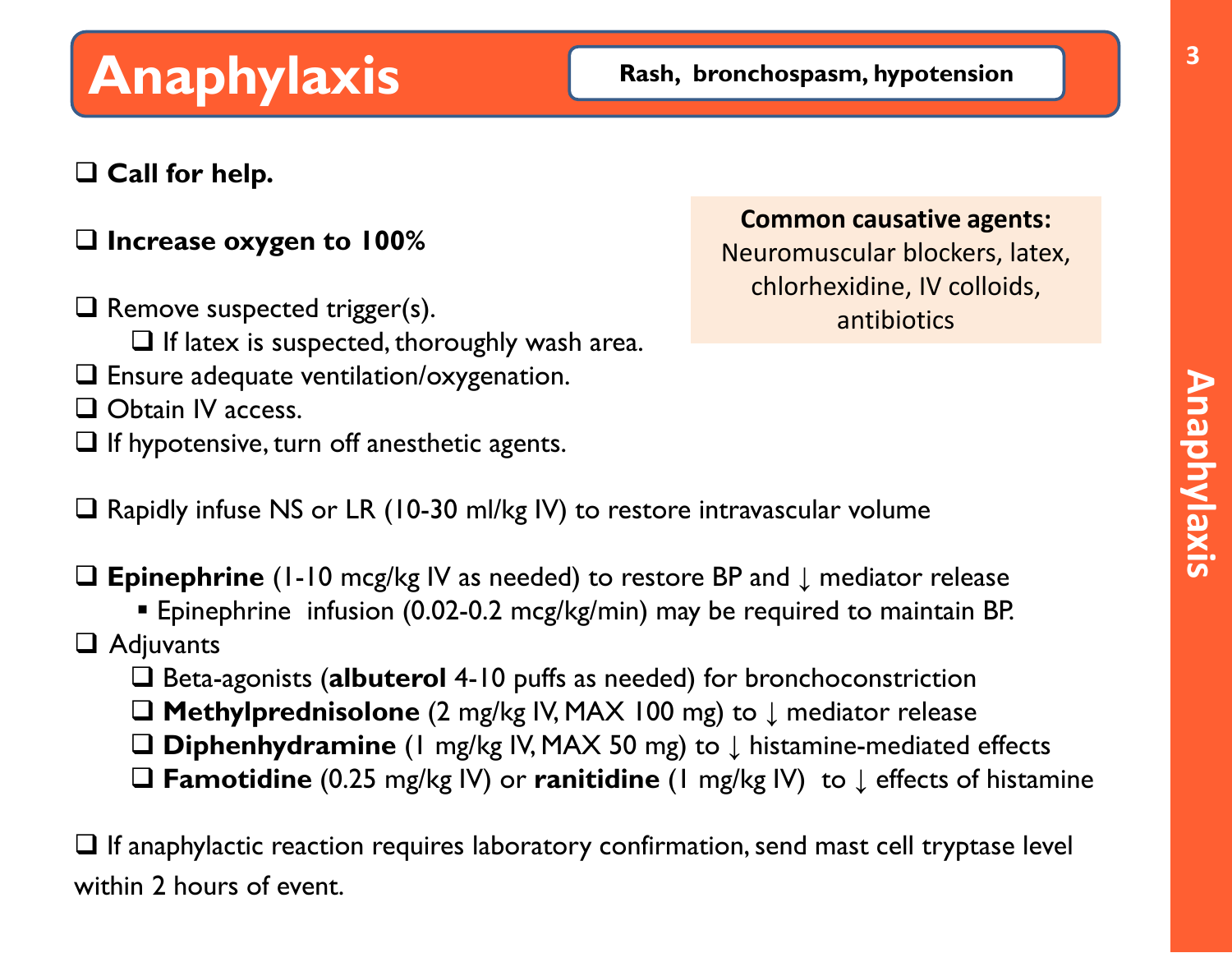# **Bradycardia: Unstable Bradycardia**  $\frac{1}{2}$  heart block,

Age < 30 days: HR < 100 Age > 30 days < 1yr: HR < 80 Age  $> 1$ yr: HR < 60

**Call for help and transcutaneous pacer.**

 **Hypoxia is common cause of bradycardia. Ensure pt is not hypoxic. Give 100% oxygen.** Go to 'Hypoxia' card if hypoxia persists.

 **Stop surgical** stimulation. If laparoscopy, desufflate.

□ Consider **Epinephrine** 2-10 mcg/kg IV **Chest compression** if  $\sqrt{}$  pulses **Atropine** (0.01 - 0.02 mg/kg IV) if vagal etiology

□ Assess for drug-induced causes

Beta-blocker overdose: **Glucagon** 0.05 mg/kg IV, then 0.07 mg/kg/h IV infusion Calcium channel blocker overdose: **Calcium chloride** 10-20 mg/kg IV or **calcium gluconate 50 mg/kg,** then glucagon if calcium ineffective.

#### **If PEA develops, start chest compressions. Go to**'**Cardiac Arrest : Asystole, PEA**'

- 1. Place pacing ECG electrodes **AND** pacer pads on chest per package instructions.
- 2. Turn monitor/defibrillator ON, set to PACER mode.
- 3. Set PACER RATE (ppm) to desired rate/min. (Can be adjusted up or down based on clinical response once pacing is established).
- 4. Increase the milliamperes (mA) of PACER OUTPUT until electrical capture (pacer spikes aligned with QRS complex; threshold normally 65‐100mA).
- 5. Set final mA to 10mA above this level.
- 6. Confirm pulse present.\*\*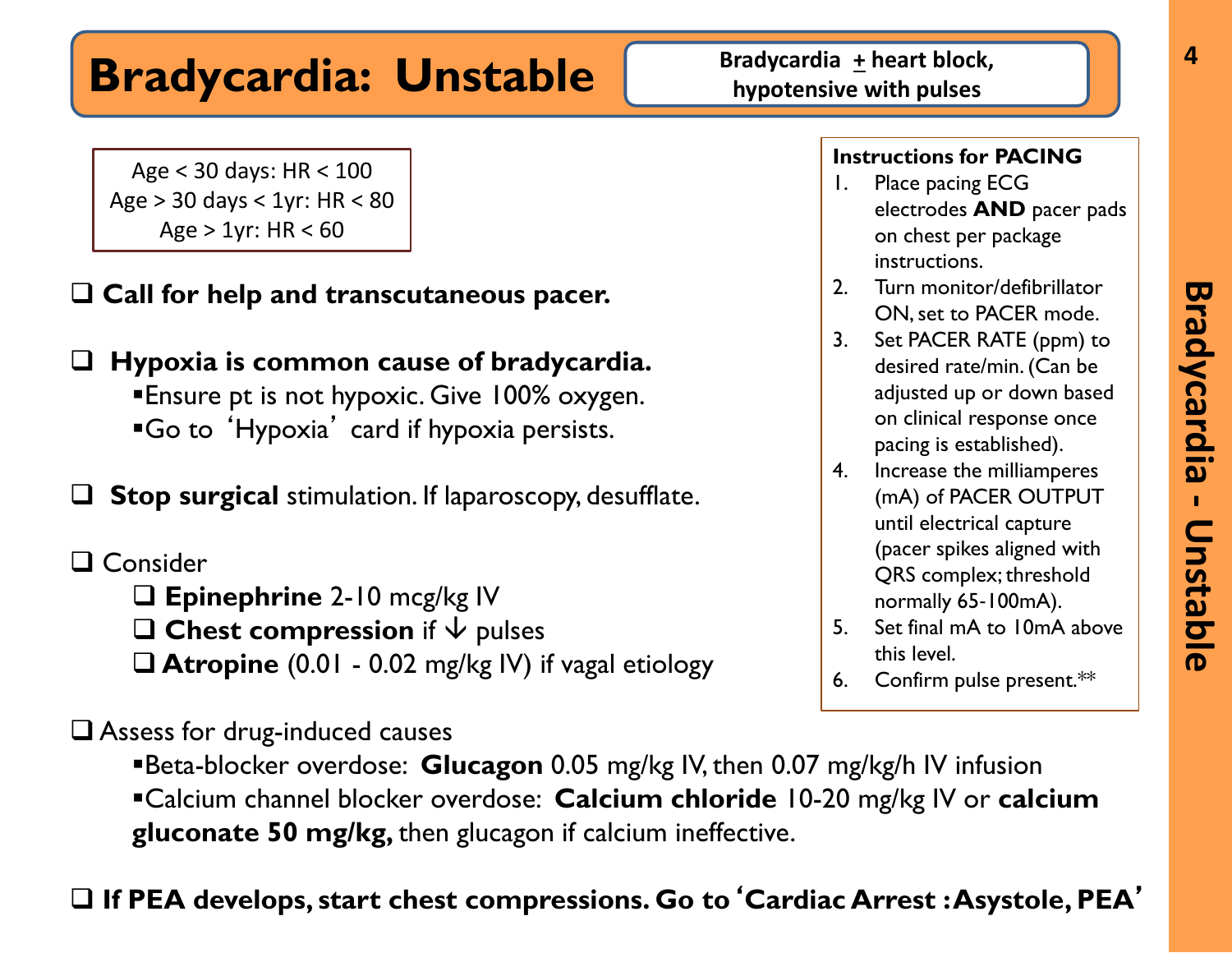# **Cardiac Arrest: Asystole, PEA** Mon-shockable and/or pulseless

#### **Call for help.**

- Designate team leader, assign roles.
- $\Box$  Give 100% oxygen. Turn off all anesthetic gases and infusions. Place pt on backboard.
- Obtain defibrillator

#### **Start chest compressions (100 chest compressions/min + 8 breaths/min)**

- **Maintain good hand position.**
- **Maximize ETCO**<sub>2</sub> > 10 mm Hg with force/depth of compressions.
- **Allow full recoil between compressions.**
- Switch with another provider every 2 minutes, if possible.
- Use sudden increase in  $ETCO<sub>2</sub>$  for ROSC do not stop compressions for pulse check.
- **Epinephrine** 10 mcg/kg IV q 3-5 min
- $\square$  Check pulse & rhythm (q 2 min during compressor switch).

| <b>T</b> No Pulse and Not Shockable: Resume CPR and checklist.                                     |                                                                                                                                                            |
|----------------------------------------------------------------------------------------------------|------------------------------------------------------------------------------------------------------------------------------------------------------------|
| <b>Read out H&amp;Ts</b>                                                                           |                                                                                                                                                            |
| Hypovolemia<br>Hypoxemia<br>Hydrogen ion (acidosis)<br>Hyperkalemia<br>Hypoglycemia<br>Hypothermia | <b>Tension Pneumothorax</b><br>Tamponade (Cardiac)<br><b>Thrombosis</b><br>Toxin (anesthetic, $\beta$ -blocker)<br>Trauma (bleeding outside surgical area) |

- □ Call for **ECMO** (if available) if no ROSC after 6 min of CPR.
- $\Box$  Notify parents/guardian that cardiac arrest occurred.

**5**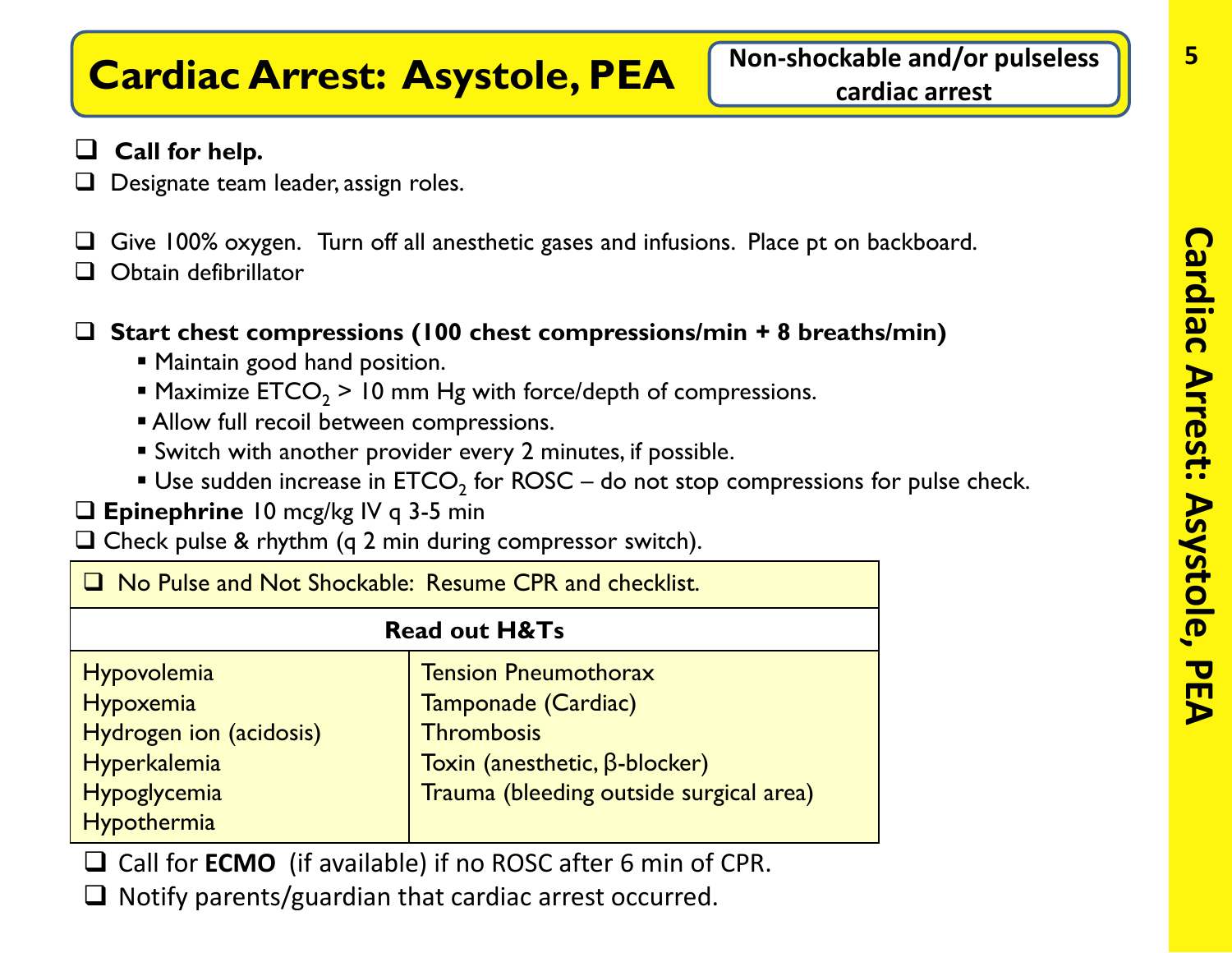## **Cardiac Arrest: VF/VT** Shockable, pulseless cardiac arrest

- **Call for help and defibrillator.**
- Designate team leader / assign roles.
- VT  $VF$
- $\Box$  Give 100% oxygen. Turn off all anesthetic gases. Place pt on backboard.
- **Start chest compressions (100 chest compressions/min + 8 breaths/min).**
	- **Maintain good hand position**
	- **Maximize ETCO<sub>2</sub> > 10 mm Hg with force/depth of compressions**
	- Allow full recoil between compressions lift hands off chest
- **Shock** 2-4 joules/kg
- $\Box$  Resume chest compressions  $\times$  2 min.
- **Epinephrine** 10 mcg/kg IV
- $\Box$  Check pulse & rhythm (q2 min during compressor switch)

#### **If shockable rhythm continues:**

- **Shock** 4 joules/kg.
- $\Box$  Resume chest compressions  $\times$  2 min.
- **Epinephrine** 10 mcg/kg IV
- $\Box$  Check pulse & rhythm (q 2 min during compressor switch).
- **Shock** 4-10 joules/kg, continue chest compressions, and epinephrine 10 mcg/kg every 3-5 min.
- **Amiodarone** 5 mg/kg bolus; may repeat x 2
- □ Call for **ECMO** (if available) after 6 min of CPR
- $\Box$  Notify parents/guardian that cardiac arrest occurred.

**6**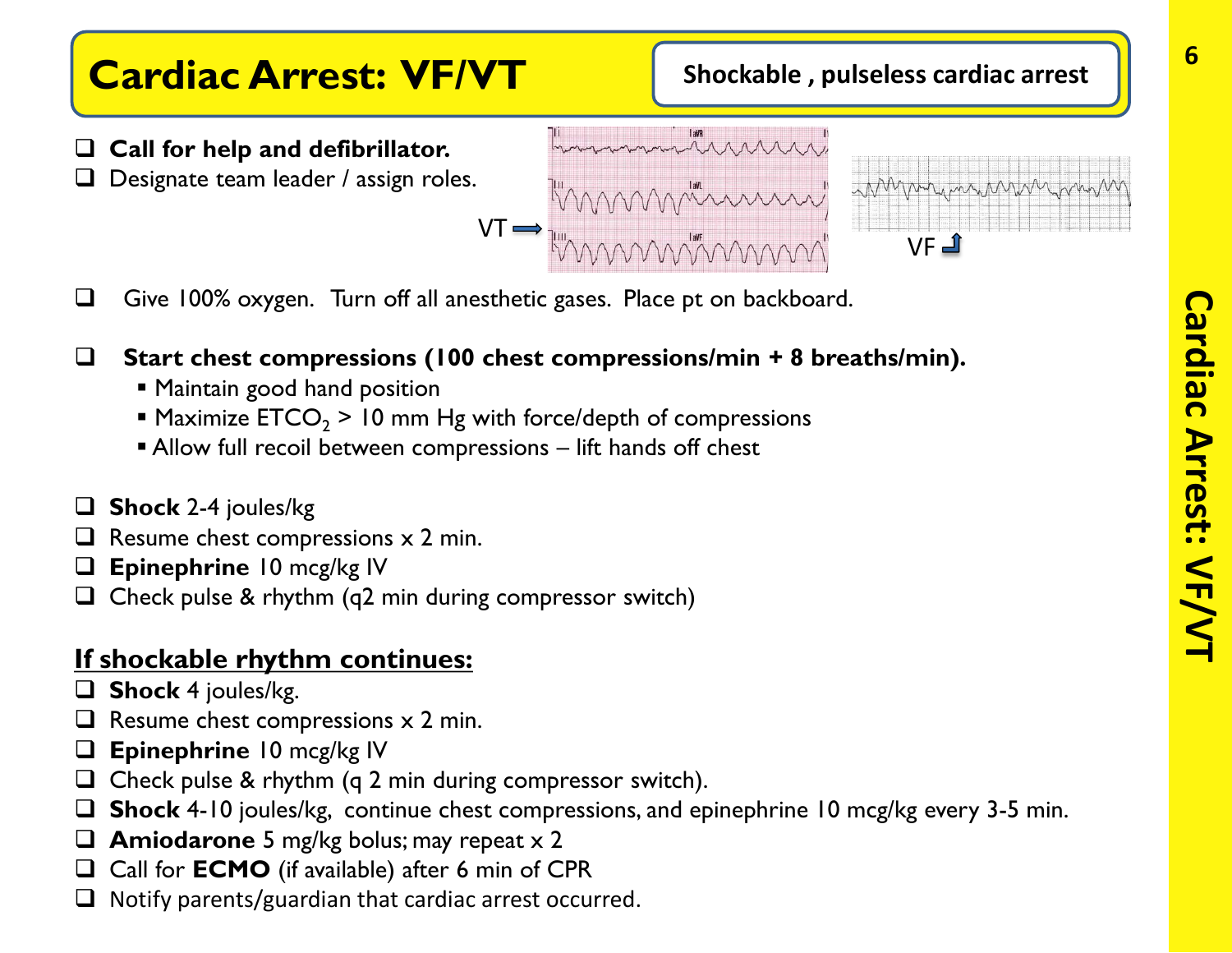### **Call for help.**

## **Children/Adolescents Infants**

**No midline incision**: Compress with heel of hand on spine and second hand on top



From: Dequin P-F et al. Cardiopulmonary resuscitation in the prone position: kouwenhoven revisited. Intensive Care Med 1996;22:1272

Compress with encircling technique: Thumbs midline if no incision Thumbs lateral if incision

#### **Midline incision**:

Compress with heel of each hand under scapula



From: Tobias et al, J Pediatr Surg. 1994:29, 1537-1539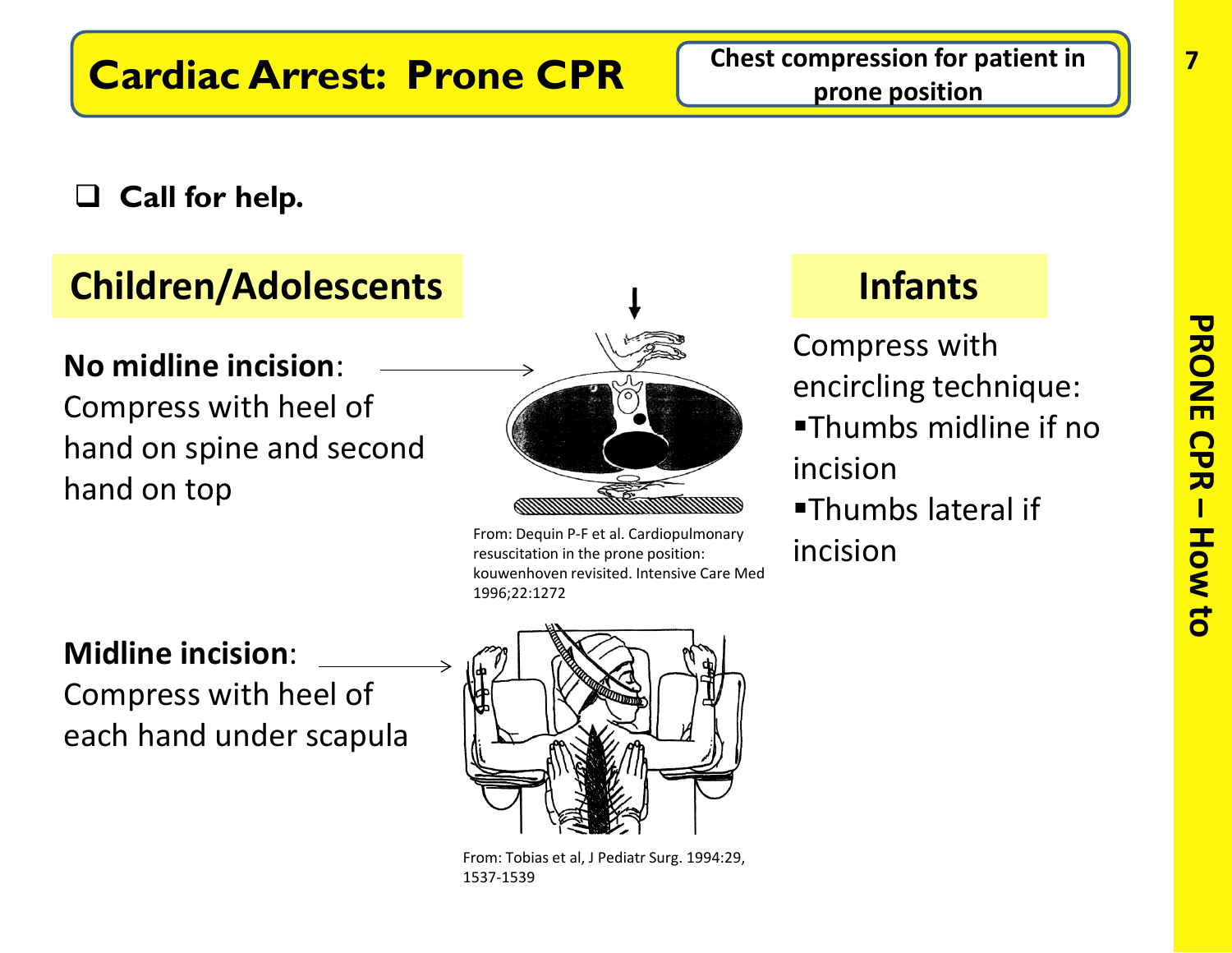**Call for help.**

- **Increase oxygen to 100%.**
- **Get airway cart.**
- **Bag-mask** ventilation
- $\Box$  Notify surgeon may need to stop or cancel surgery. May awaken if surgery not started.
- $\Box$  If unable to mask ventilate, 2-hand if needed:
	- Add **oral airway**
	- Add nasal airway
	- Add **LMA**
- $\Box$  Regain spontaneous ventilation, if able; reverse neuromuscular blocker
- Alternative approaches for intubation:

Different blade Different operator Re-position head Blind oral Blind nasal

- Video-laryngoscope
- Intubating LMA
- Fiberoptic scope
- Light wand
- Elastic bougie
- Intubating stylet
- Retrograde intubation

#### **If still unable to ventilate:**

- Consider possibility of invasive airway in early stage.
- **Emergency non-invasive airway (rigid bronchoscopy)**
- **Emergency invasive/surgical airway**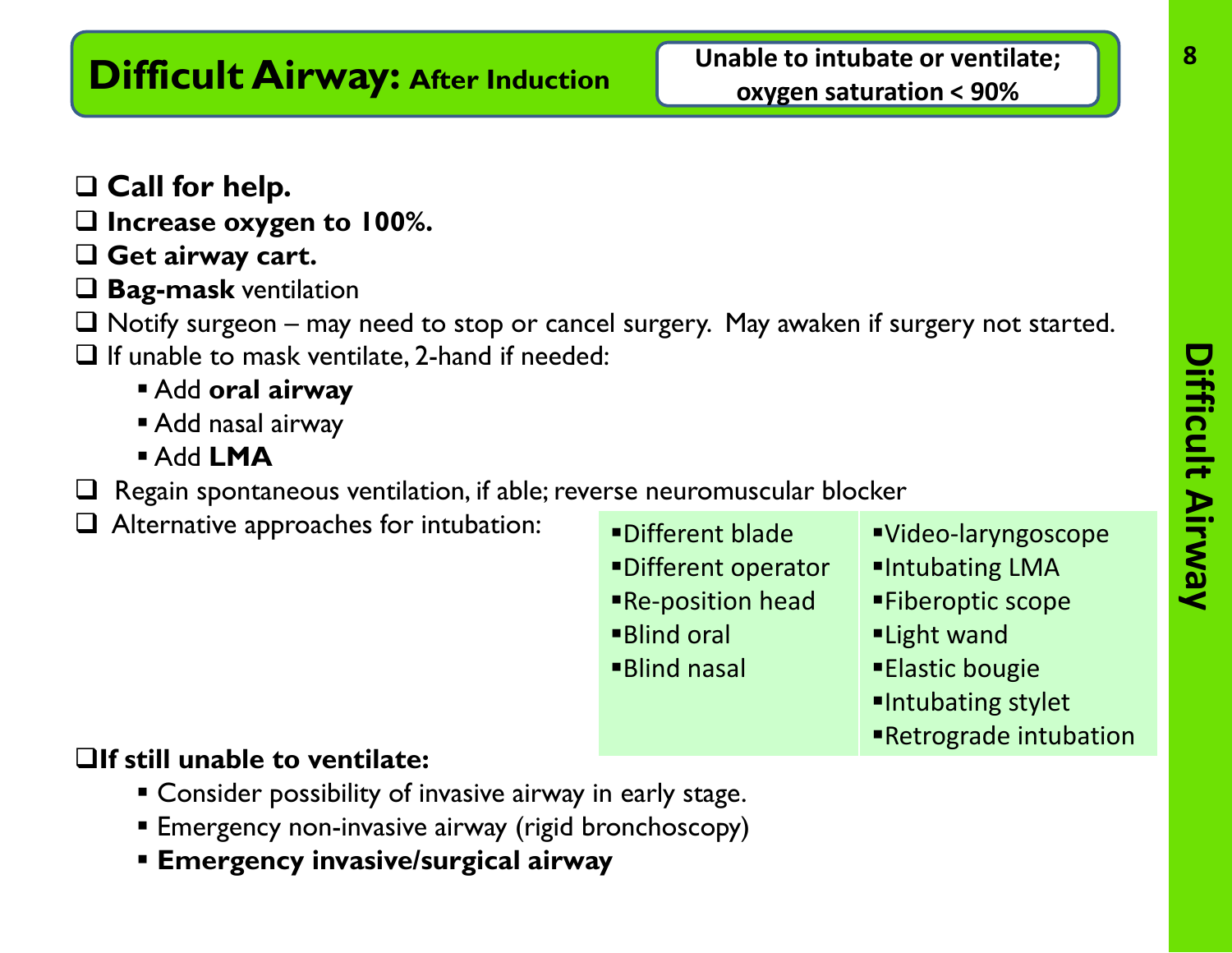**Fire: Airway Fire in tracheal tube, circuit, canister** 

## **Call for help.**

### **Disconnect** breathing circuit and **Stop** all gas flow  $(O_2, N_2O)$

- $\Box$  Pour saline into ETT, if available.
- **Remove** ETT.

Picture from ECRI: www.ecri.org

- $\Box$  Remove sponges and other flammable materials from airway.
- $\Box$  Re-intubate and re-establish ventilation.
- $\Box$  If intubation difficult, don't hesitate to obtain surgical airway.
- Consider bronchoscopy to assess for thermal injury, look for tracheal tube fragments, and remove residual material.
- $\Box$  Impound all equipment and supplies for later inspection.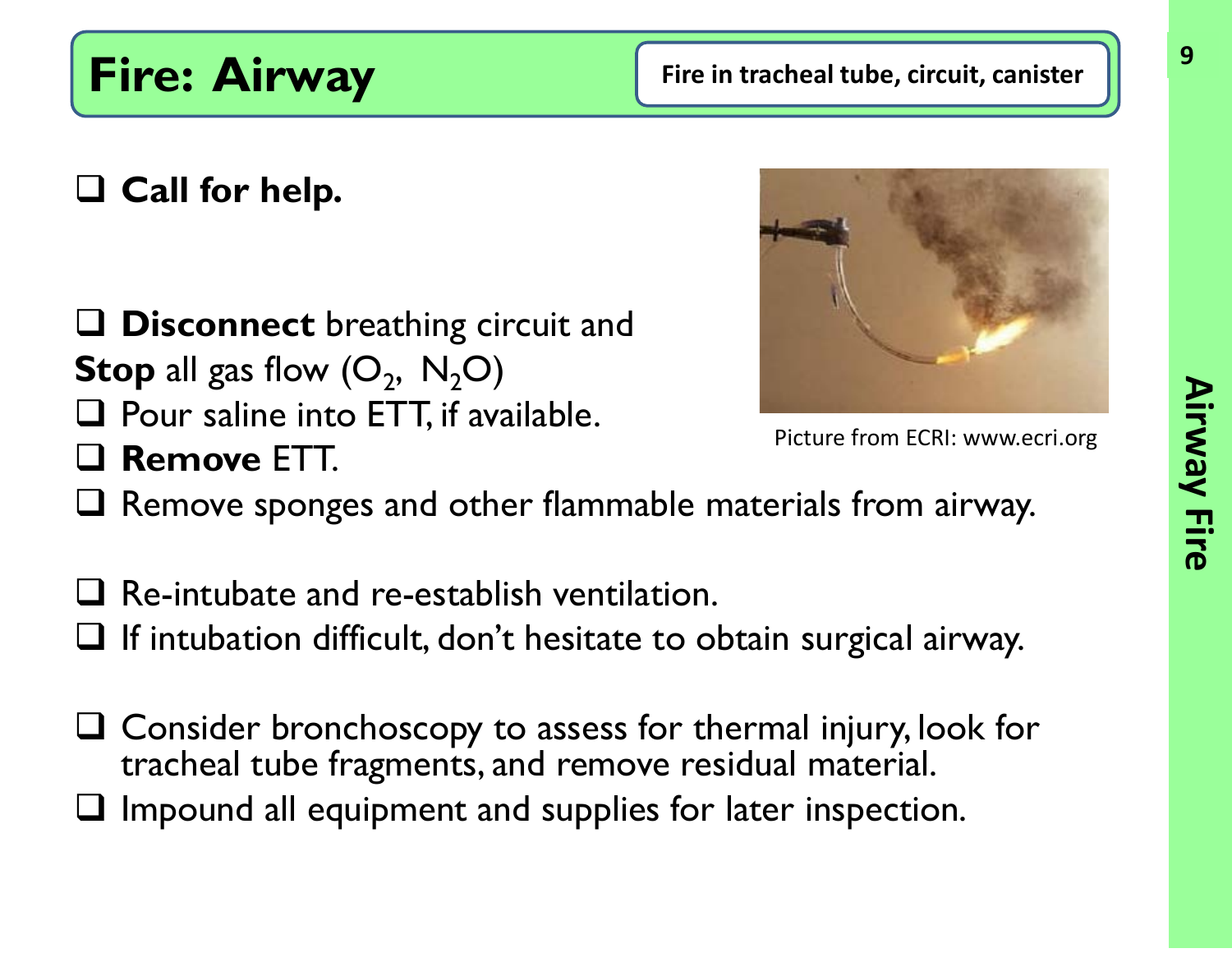# **OR Fire (non-airway)** Fire in OR, equipment smoke,

**odor, flash/fire on patient**

**Call for help.**

- **Protect patient, contain fire.**
- If drapes on fire, **remove drapes** from patient.

**Activate fire alarm.**

- **Stop medical gases.** Declare team leader and define roles.
- Make one attempt to extinguish fire.
	- Use fire extinguisher or saline soaked gauze.
- If fire not extinguished on  $I^{st}$  attempt:
	- Remove patient from OR.
	- $\square$  Confine fire by closing all OR doors.
	- $\Box$  Turn off  $O_2$  gas supply to OR.

Impound all equipment and supplies for later inspection.



Picture from ECRI: www.ecri.org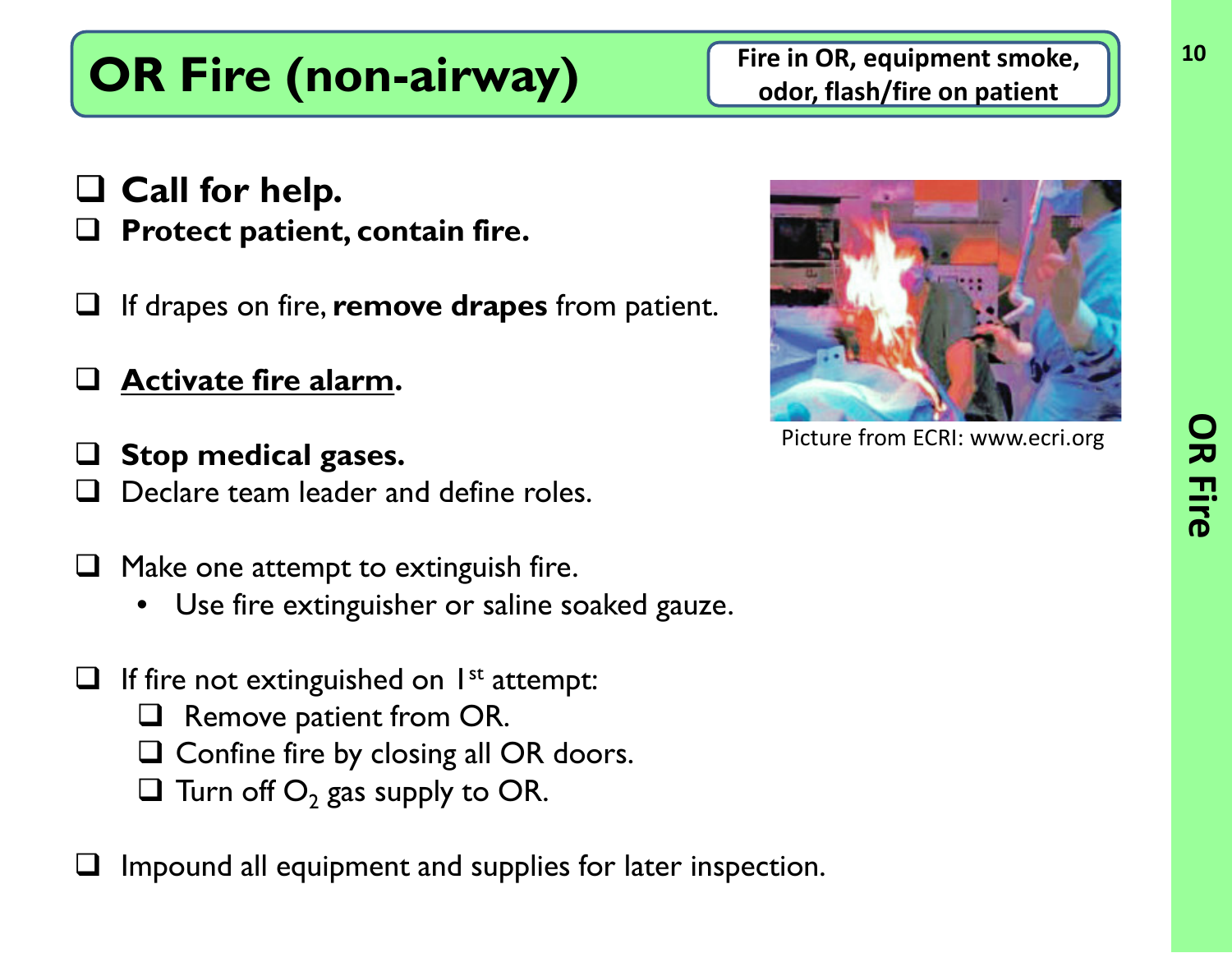# **Hyperkalemia Serum K+ > 6 meq/L**

#### **Causes:**

- Excessive intake: massive or "old" blood transfusion, cardioplegia, "K+ runs"
- Shift of K+ from tissues to plasma: crush injury, burns, succinylcholine, malignant hyperthermia, acidosis Inadequate excretion: renal failure

#### **Manifestations:**

Tall peaked T wave, heart block, sine wave, v fib or asystole

#### **Management: CALL FOR HELP!**

#### **Stop K+ containing fluids (LR/RBCs) Switch to NS/washed RBCs**

### If **hemodynamically unstable:** initiate **CPR/PALS**

#### **Hyperventilate with 100% Oxygen and give**

- Calcium chloride 20 mg/kg or calcium gluconate 60 mg/kg IV
- Albuterol by nebulizer
- Insulin IV/SC 0.1 Unit/kg
- Dextrose IV 0.25 -1 gram/kg
- Sodium Bicarbonate IV 1-2 mEg/kg
- Furosemide IV 0.1 mg/kg
- Terbutaline 10 mcg/kg load then 0.1-10 mcg/kg/min
- **Q** Dialysis if refractory to treatment
- $\Box$  Activate ECMO (if available) if cardiac arrest  $> 6$  min



From: Slovis C, Jenkins R. ABC of clinical electrocardiography: conditions not primarily affecting the heart. BMJ 2002;324:1320.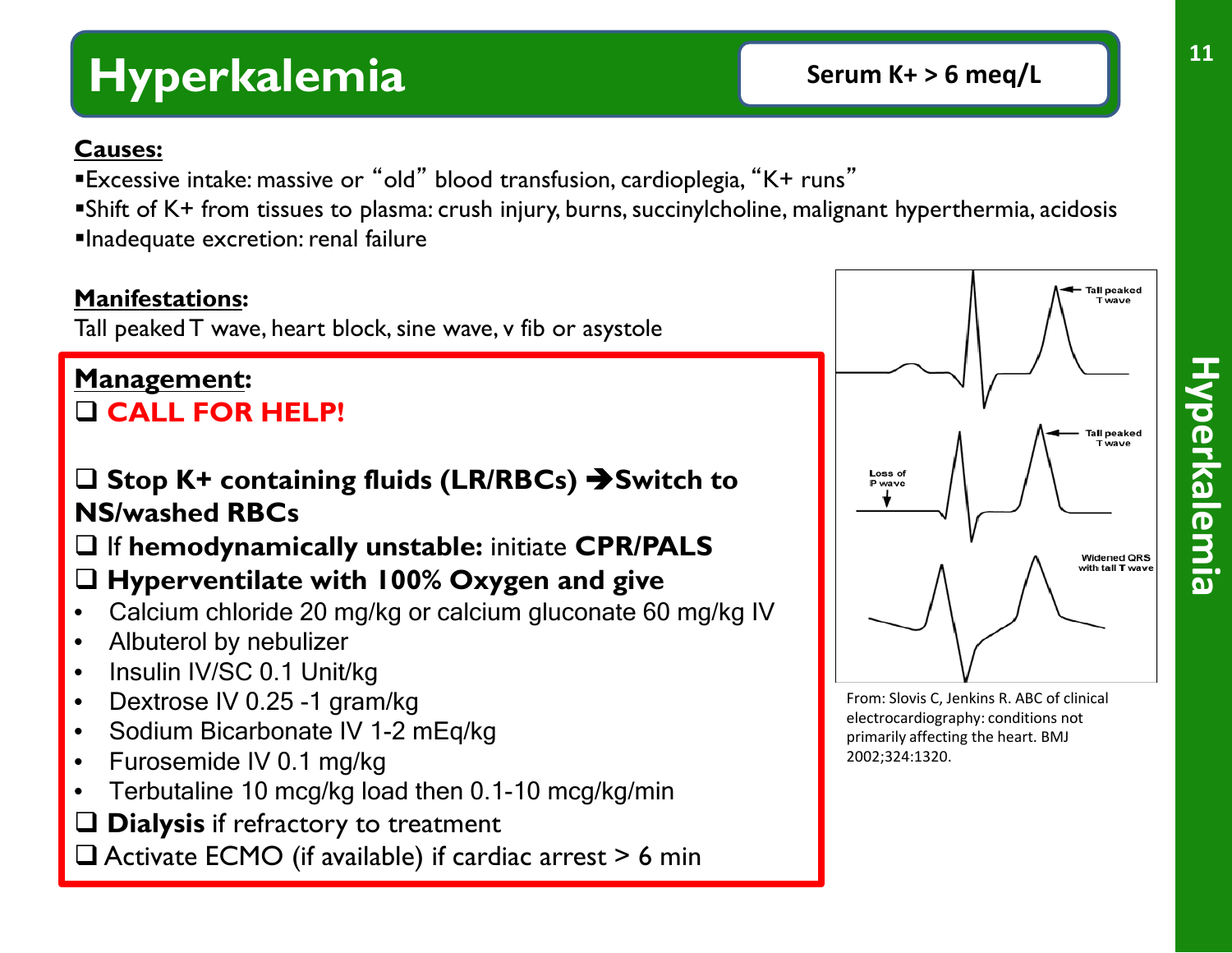# Acute Hypertension **BP** > 99 %tile for age + 5 mmHg

- Consider likely cause. Rule out medication error, light anesthesia, measurement error (e.g. transducer level) and other patient-specific factors.
- $\Box$  Ensure that correct BP cuff size is used with a cuff bladder width approximately 40% of limb circumference.
- $\Box$  99<sup>th</sup> % tile for BP is based on patient age and height.

| <b>Action</b>                            | <b>Drug (IV Dosing)</b>                                                                                                                                                                                                                 |
|------------------------------------------|-----------------------------------------------------------------------------------------------------------------------------------------------------------------------------------------------------------------------------------------|
| Direct<br>smooth<br>muscle<br>relaxation | <b>Sodium nitroprusside 0.5-10</b><br>mcg/kg/min<br><b>Hydralazine</b> 0.1-0.2 mg/kg (adult dose 5-<br>$10$ mg)                                                                                                                         |
| β-Adrenergic<br>blockade                 | <b>Esmolol</b> 100-500 mcg/kg over 5 min then<br>50-200 mcg/kg/min<br><b>-Labetalol</b> (also $\alpha$ effect) 0.2-1 mg/kg q10<br>min or 0.4-3 mg/kg/h (adult dose<br><b>Propranolol</b> 10-100 mcg/kg slow push<br>(adult dose 1-5 mg) |
| $\alpha_2$ -Agonist                      | <b>Clonidine</b> $0.5-2 \mu g/kg$                                                                                                                                                                                                       |
| Calcium<br>channel<br>blockade           | <b>Nicardipine</b> 0.5-5 mcg/kg/min<br><b>Clevidipine</b> 0.5-3.5 mcg/kg/min                                                                                                                                                            |
| D-1 agonist                              | <b>Fenoldopam</b> 0.3-0.5 mcg/kg/min (max.<br>2.5 mcg/kg/min)                                                                                                                                                                           |

| <b>Age</b><br>(yr) | 99 <sup>th</sup> %tile<br>systolic range<br>$(5^{th} - 95^{th} %$ %tile<br>height) | 99 <sup>th</sup> %tile<br>diastolic range<br>$(5th - 95th%tile)$<br>height) |
|--------------------|------------------------------------------------------------------------------------|-----------------------------------------------------------------------------|
| 1                  | 105-114                                                                            | 61-66                                                                       |
| 2                  | 109-117                                                                            | 66-71                                                                       |
| 3                  | 111-120                                                                            | $71 - 75$                                                                   |
| 4                  | 113-122                                                                            | 74-79                                                                       |
| 5                  | 115-123                                                                            | 77-82                                                                       |
| 6                  | 116-125                                                                            | 80-84                                                                       |
| 7                  | 117-126                                                                            | 82-86                                                                       |
| 8                  | 119-127                                                                            | 83-88                                                                       |
| 9                  | 120-129                                                                            | 84-89                                                                       |
| 10                 | 122-130                                                                            | 85-90                                                                       |
| 11                 | 124-132                                                                            | 86-90                                                                       |
| 12                 | 126-135                                                                            | 86-91                                                                       |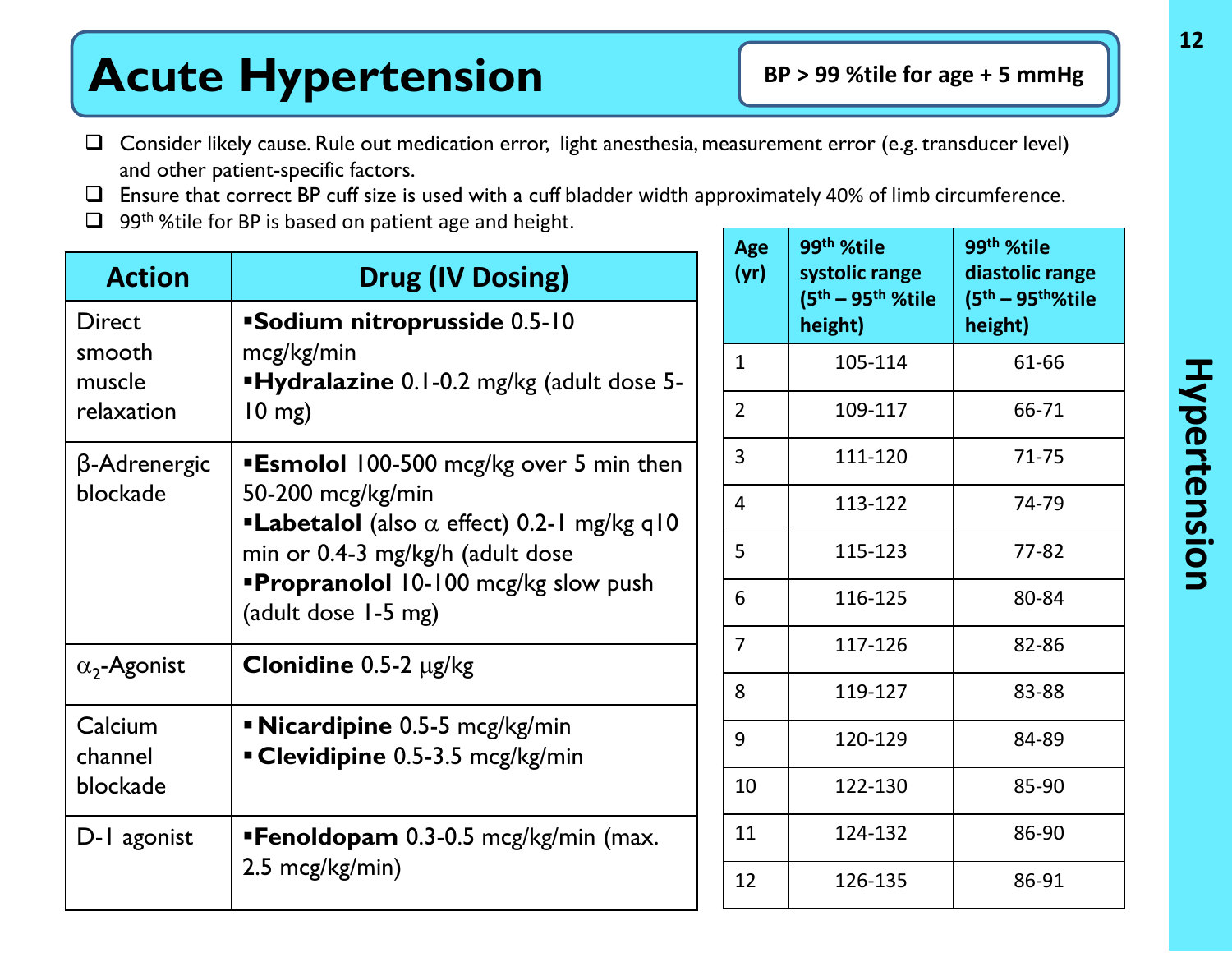**Hypotension Systolic BP < 5%tile for age.**<br>For pt > 1yr, 5<sup>th</sup> %tile = 70mmHg +(2 x For  $pt > lyr$ ,  $5^{th}$ %tile = 70mmHg +(2 x age in yrs)

| <b>Causes of Hypotension</b>                                                                                                                                                                                 |                                                                                                                                                                                |                                                                                                                                                                                 |  |
|--------------------------------------------------------------------------------------------------------------------------------------------------------------------------------------------------------------|--------------------------------------------------------------------------------------------------------------------------------------------------------------------------------|---------------------------------------------------------------------------------------------------------------------------------------------------------------------------------|--|
| <b>JPreload</b>                                                                                                                                                                                              | <b>Contractility</b>                                                                                                                                                           | <b>JAfterload</b>                                                                                                                                                               |  |
| •Hypovolemia<br>•Negative inotropic drugs<br>·Vasodilation<br>(anesthetic agents)<br>·Impaired venous return<br>•Arrhythmias<br>·Hypoxemia<br>•Tamponade<br>•Pulmonary embolism<br>·Heart failure (ischemia) |                                                                                                                                                                                | •Drug-induced vasodilation<br>•Sepsis<br>•Anaphylaxis<br>•Endocrine crisis                                                                                                      |  |
| <b>Treatment of Hypotension</b>                                                                                                                                                                              |                                                                                                                                                                                |                                                                                                                                                                                 |  |
| <b>QInform surgeon and OR nurse</b><br><b>QEnsure oxygenation/ventilation</b><br>$\Box$ Turn off anesthetic agents<br>$\Box$ Verify patient is truly hypotensive, check cuff size and position               |                                                                                                                                                                                |                                                                                                                                                                                 |  |
| <b>QExpand circulating blood</b><br>volume (administer fluids<br>rapidly)<br><b>OTrendelenberg position</b><br>$\Box$ Place or replace IV;<br>consider interosseous<br>needle                                | <b>O</b> Start inotrope infusion<br>(dopamine, epinephrine,<br>milrinone) as needed<br>□Review ECG for rhythm<br>disturbances or ischemia<br><b>Send ABG, Hb, electrolytes</b> | <b>Elart vasopressor infusion:</b><br>phenylephrine,<br>norepinephrine<br><b>OFollow</b> "Anaphylaxis" Card<br>if appropriate.<br>□ Administer steroids for<br>endocrine crisis |  |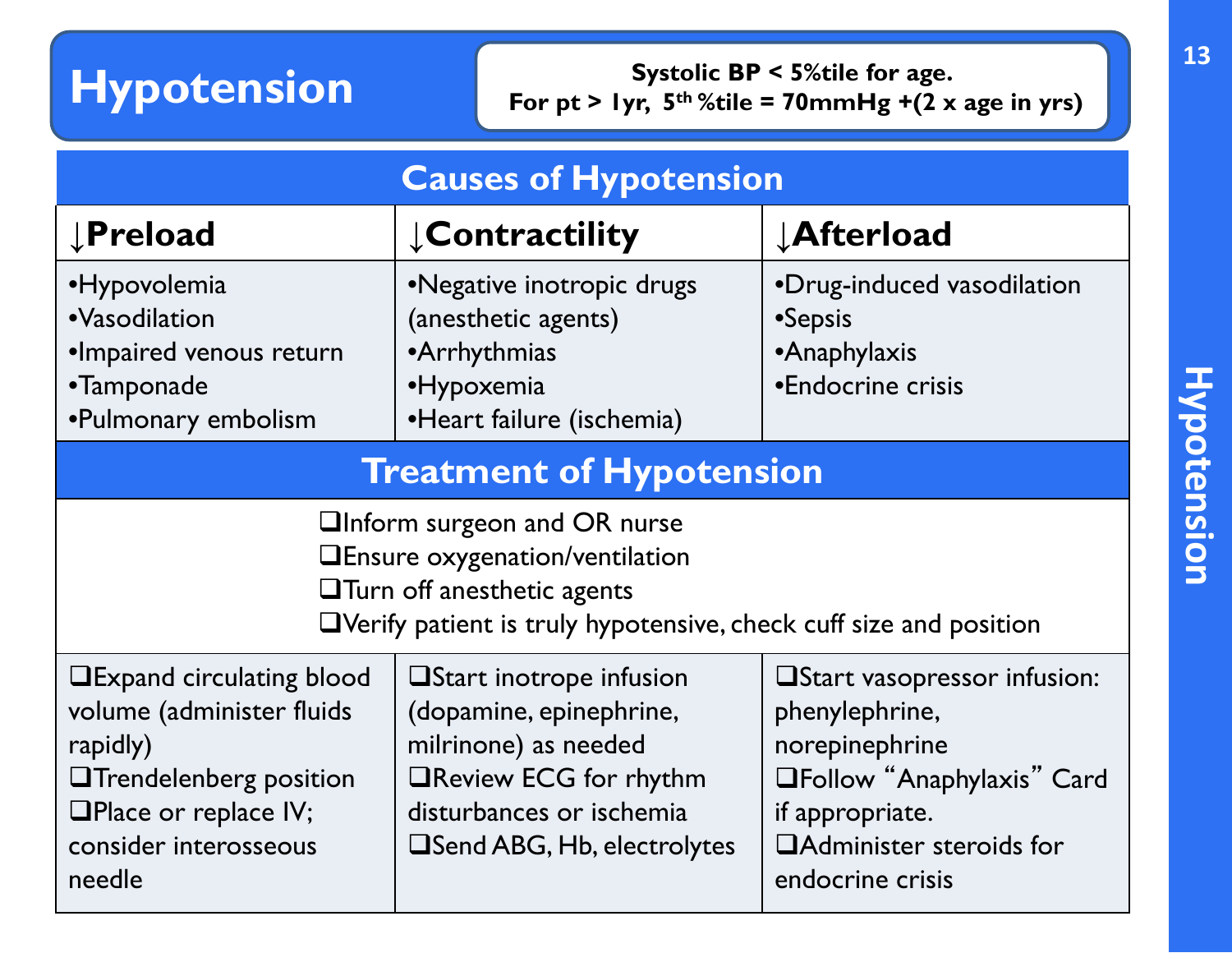# **Hypoxia**

| <b>Hypoxia: All Patients</b>                                                                                                                                                                                                                                            | <b>Hypoxia: Intubated Patients</b>                                                                                                                                                                                                                              |
|-------------------------------------------------------------------------------------------------------------------------------------------------------------------------------------------------------------------------------------------------------------------------|-----------------------------------------------------------------------------------------------------------------------------------------------------------------------------------------------------------------------------------------------------------------|
| Give 100% oxygen                                                                                                                                                                                                                                                        | $\bf{D}$ islodged: Check ETT position<br><b>-Mainstem</b><br>Not in trachea                                                                                                                                                                                     |
| Check:<br>$\Box$ Oxygen flow<br><b>Hairway patency</b><br>$\Box$ Breathing circuit connected and<br>patent<br>$\Box$ Ventilation rate and depth<br>adequate<br><b>QListen to breath sounds:</b><br><b>N</b> Wheezing<br><b>-Crackles</b><br><b>Diminished or absent</b> | <b>O</b> bstructed: Suction ETT<br><b>Kinked</b><br>Mucus plug<br><b>P</b> neumothorax: Listen to breath<br>sounds<br><b>"Decompress with needle</b><br><b>E</b> quipment<br>Check from patient to wall:<br>$\blacksquare$ Oxygen flow<br>$\blacksquare$ Valves |
| $\Box$ Is pulse oximeter working<br>$\textsf{ICO}_2$ canister<br>correctly?<br>$\Box$ Presence of cardiac shunt<br>and obstructions<br>$\square$ Possibility of embolus                                                                                                 | <b>Inspect for disconnections</b>                                                                                                                                                                                                                               |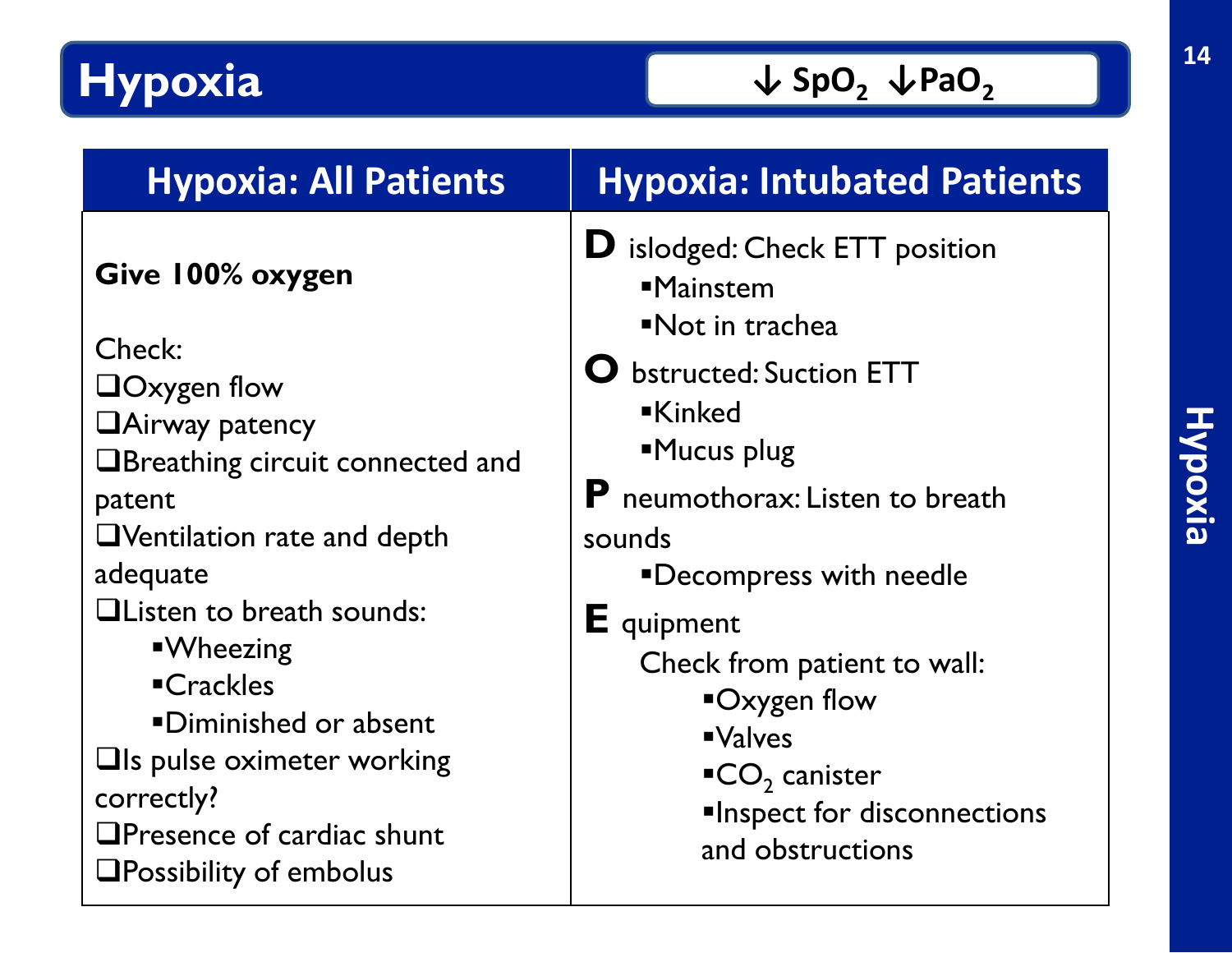# **Hypoxia: Loss of ETCO2**

| <b>Respiratory</b>                       | <b>Cardiac Output</b>                   |
|------------------------------------------|-----------------------------------------|
| Give 100% oxygen                         | Embolus: air, blood, fat                |
|                                          | <b>Actions: See Air Embolism card</b>   |
| <b>Check:</b>                            | <b>QInform surgeon</b>                  |
| $\Box$ Airway patency                    | $\Box$ Flood surgical field with saline |
| <b>OBreathing circuit connections</b>    | <b>QLower surgical site below heart</b> |
| Kinked endotracheal tube                 |                                         |
| $\Box$ Breath sounds and chest excursion | Low cardiac output or cardiac arrest    |
| <b>Bilateral sounds and chest</b>        | <b>Actions:</b>                         |
| movement                                 | $\Box$ Follow PALS algorithm if cardiac |
| "Quality of breath sounds                | arrest                                  |
| <b>Presence of wheezing or</b>           | $\Box$ Give 100% oxygen                 |
| crackles                                 | <b>Support ventilation</b>              |
| $\Box$ Gas analyzer connections; power   | $\Box$ Support blood pressure with IV   |
| on?                                      | saline (10-20 mL/kg bolus)              |
| $\Box$ Ventilation rate (excessive?)     | $\Box$ Turn off anesthetic agents       |
|                                          |                                         |
|                                          |                                         |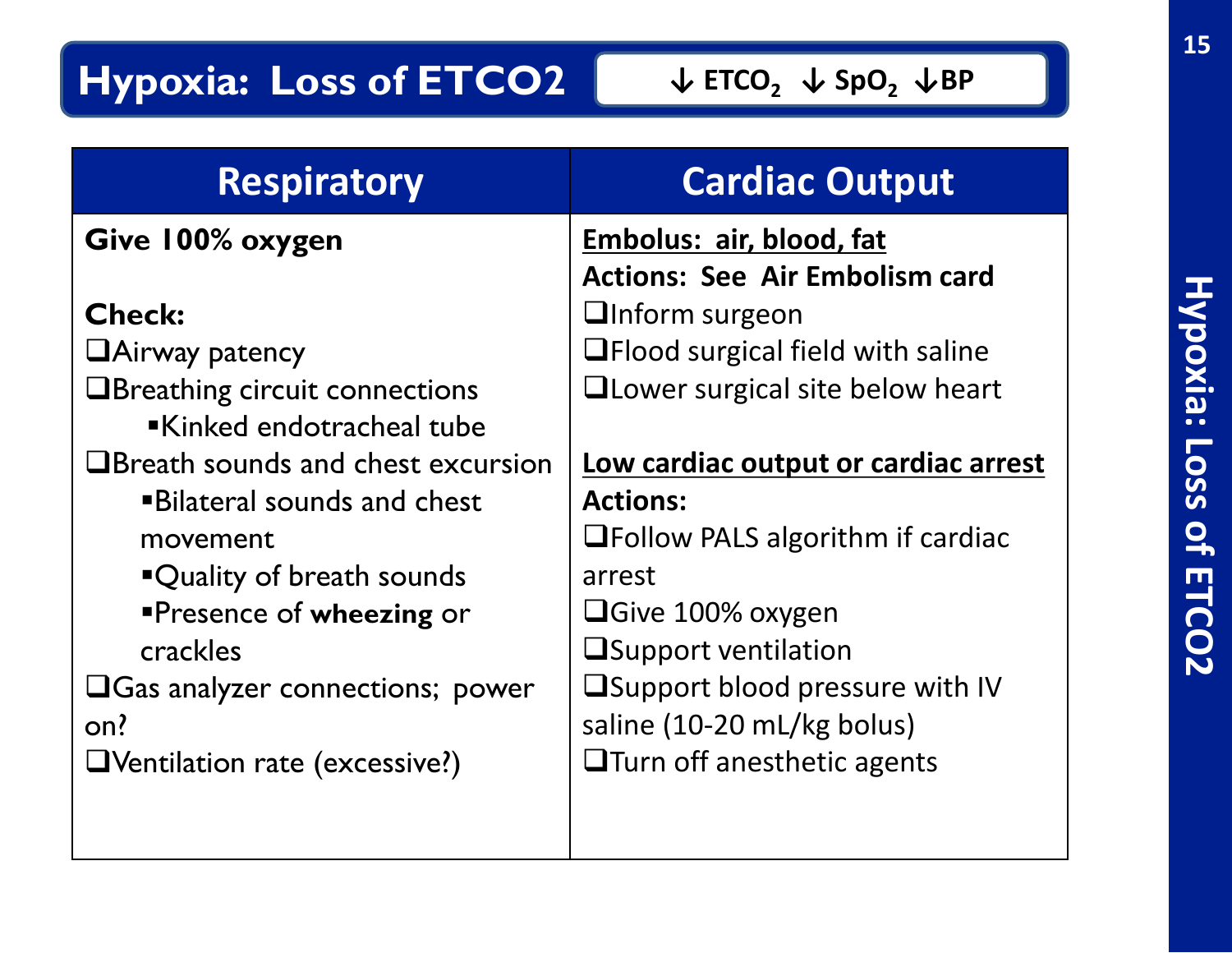# **Local Anesthetic Toxicity** Hypotension, rhythm disturbance,

- **Call for help.**
- **Stop local anesthetic.**
- Request **Intralipid** kit .
- $\Box$  Secure airway and ventilation
- Give 100% oxygen.
- $\Box$  Confirm or establish adequate IV access.
- $\Box$  Confirm and monitor continuous ECG, BP, and SaO2.

#### **Intralipid Dosing**

- Bolus **Intralipid 20%** 1.5 mL/kg over 1 min
- Start infusion 0.25 mL/kg/min
- Repeat bolus every 3-5 min up to 3 mL/kg total dose until circulation is restored
- Increase the rate to 0.5 mL/kg/min if BP remains low or declines
- **EX Continue infusion until hemodynamic** stability is restored.
- Maximum total **Intralipid 20%** dose: 10 mL/kg over first 30 min
- Seizure treatment: **midazolam** 0.05-0.1 mg/kg IV or **propofol** 1-2 mg/kg IV. Treat resultant hypoventilation.
- Treat hypotension with small doses of **epinephrine** 1 mcg/kg.
- $\Box$  Monitor and correct acidosis, hypercarbia and hyperkalemia.
- **Avoid** vasopressin, calcium channel blockers and beta blockers.
- $\Box$  If cardiac instability occurs:
	- Start **CPR**
	- □ Start **Intralipid** therapy (see inset box)
		- Continue **chest compression**s (lipid must circulate)
- Consider alerting nearest cardiopulmonary bypass center and ICU if no ROSC.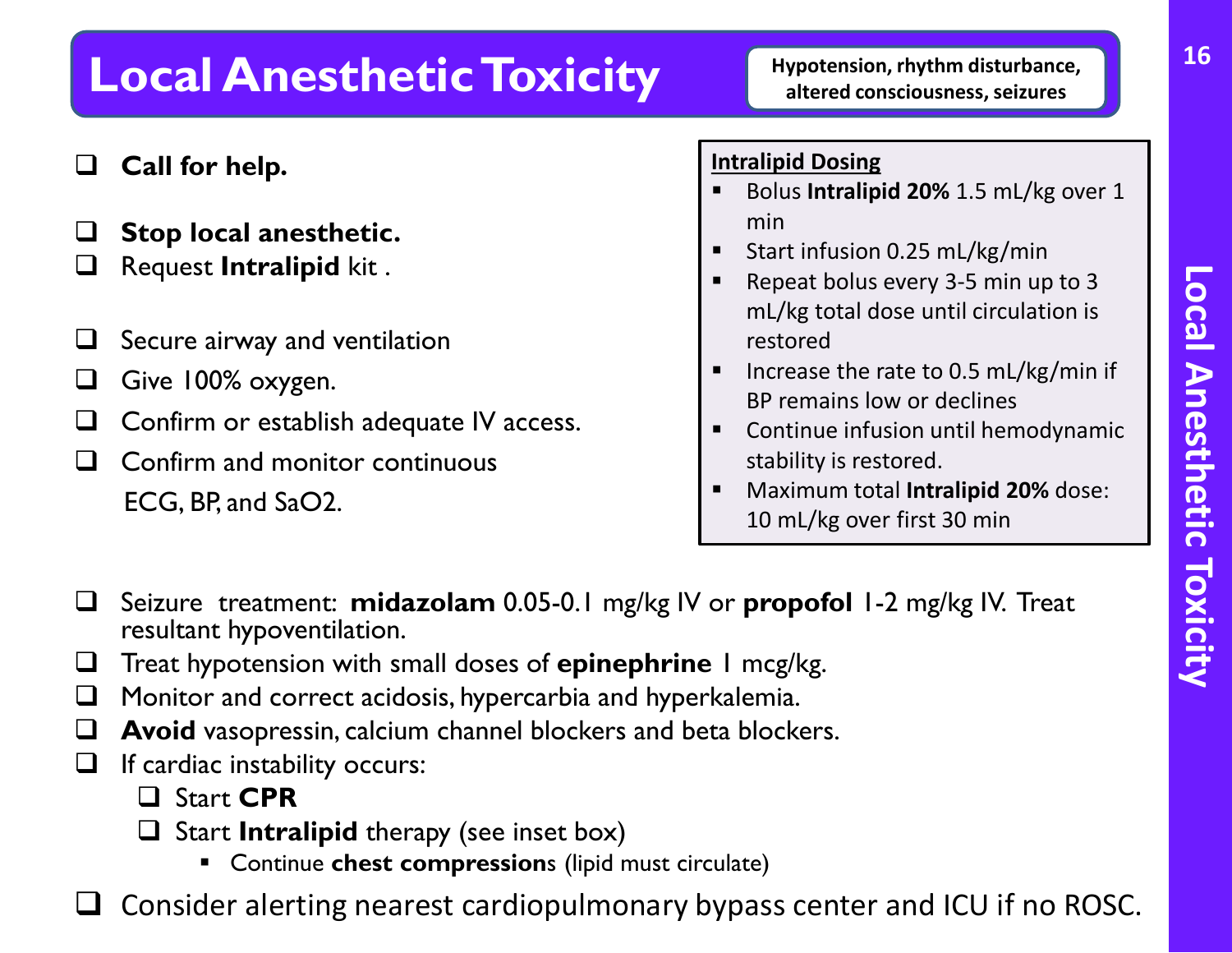$\Box$  Notify surgeon.

- $\Box$ Turn off inhalation agent/N<sub>2</sub>O and switch to
- propofol/ketamine infusion.
- $\Box$  Turn off or reverse neuromuscular blockers
- $\Box$ Increase perfusion pressure (MAP > 70 mmHg) using ephedrine (0.2 – 0.3 mg/kg IV) and/or phenylephrine (1-10 mcg/kg IV).
- $\Box$  Check Hb; transfuse RBC (10-15 mL/kg IV) if anemic.
- Ensure normocarbia: ↑ I/E ratio, ↓ PEEP
- $\square$  Ensure normothermia.
- $\Box$  Consider wake-up test.
- $\Box$  Consider high-dose steroid for spinal cord injury:
	- Methylprednisolone 30 mg/kg IV over 15 min, then 5.4 mg/kg/h IV infusion.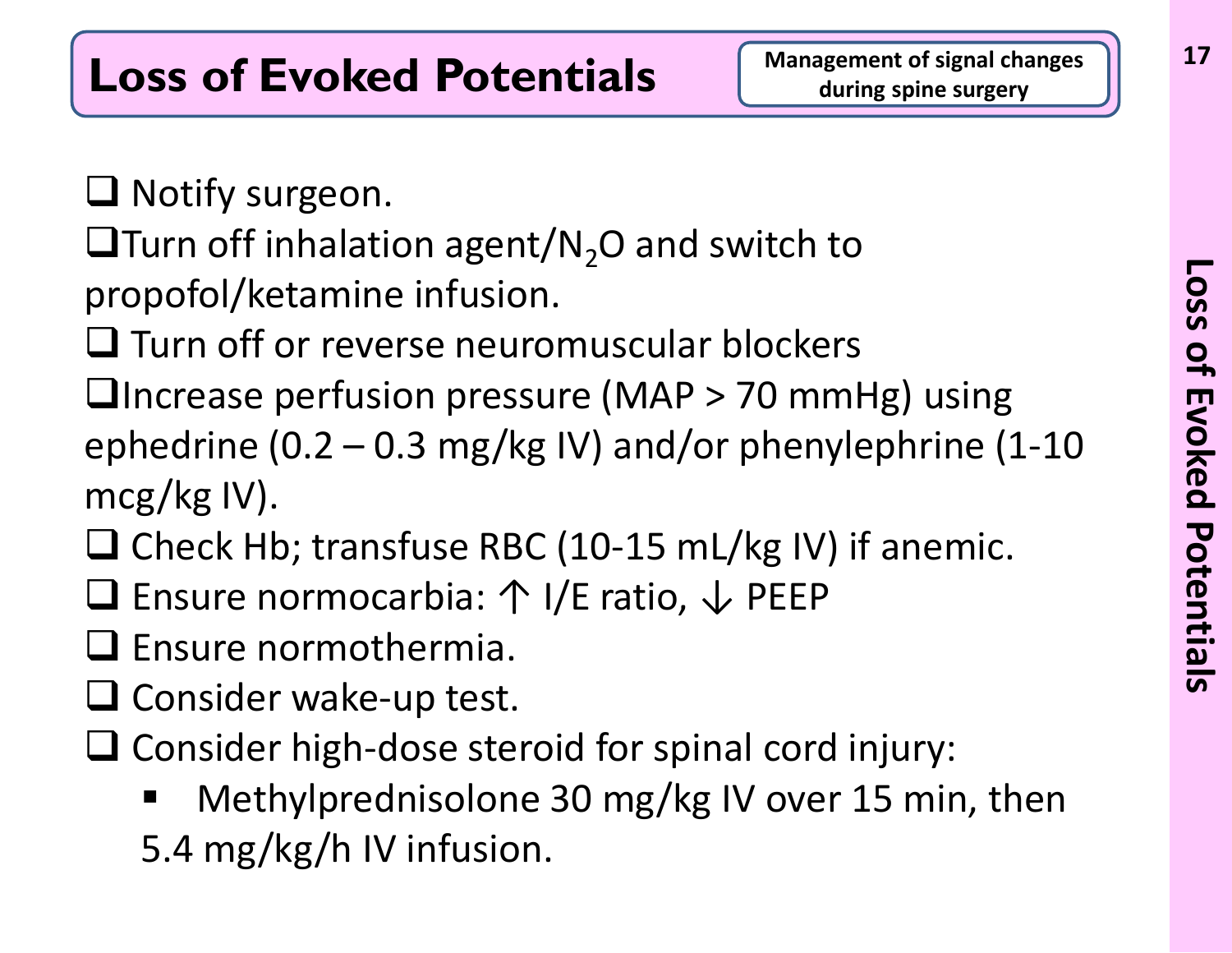## **Malignant Hyperthermia** 1 1 Temp, 14R, 12CO2, Acidosis

#### **Call for help.**

#### **MH hotline 1-800-644-9737**

- **Get Malignant Hyperthermia (MH) Kit.**
- $\Box$  Stop procedure if possible
- $\Box$  Stop volatile anesthetic. Transition to non-triggering anesthetic
- $\Box$  Request chilled IV saline.
- **Hyperventilate** pt to reduce  $CO<sub>2</sub>: 2-4$  times patient's minute ventilation
- **Dantrolene 2.5 mg/kg IV every 5 min** until symptoms resolve.
- $\Box$  Assign dedicated person to mix dantrolene (20 mg/vial) with 60 mL sterile water.
- **Bicarbonate 1-2 meq/kg IV** for suspected metabolic acidosis; maintain pH > 7.2.
- $\Box$  Cool patient if temperature > 38.5 $\degree$  C.
	- NG lavage with cold water.
	- **Apply ice externally.**
	- **Infuse cold saline intravenously.**
	- \*\* Stop cooling if temperature < 38°C.

**Hyperkalemia treatment**: (See 'Hyperkalemia' card)

- Ca gluconate 30 mg/kg IV or Ca chloride 10 mg/kg IV;
- Sodium bicarbonate 1-2 mEq/kg IV;
- Regular insulin 10 Units IV with 1-2 amps D50 (0.1 units insulin/kg and 1 mL/kg D50)
- **Dysrhythmia treatment:** Standard anti-arrhythmics; do **NOT** use calcium channel blocker
- $\Box$  Send labs: ABG or VBG, electrolytes, serum CK, serum/urine myoglobin, coagulation
- $\Box$  Place Foley catheter to monitor urine output.
- $\Box$  Call ICU to arrange disposition.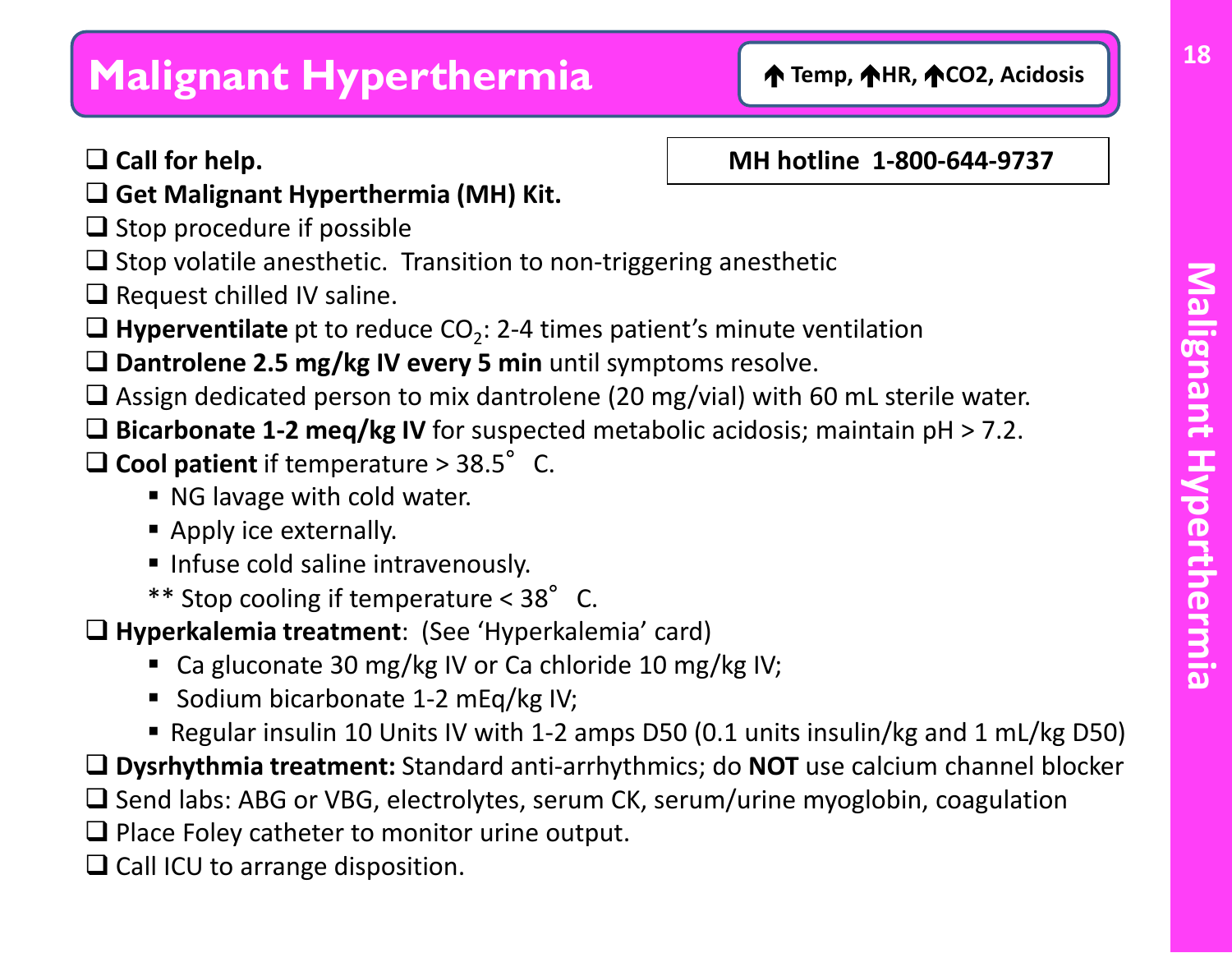## **Myocardial Ischemia** ST changes on ECG

#### Recognition

**ST** depression > 0.5 mm in any lead ST elevation >1 mm (2mm in precordial leads) Flattened or inverted T waves **Arrhythmia: VF, VT, ventricular ectopy,** heart block

#### Treat potential causes

- Severe hypoxemia
- Systemic arterial hypo- or hypertension
- Marked tachycardia
- Severe anemia
- Coronary air embolus
- Cardiogenic shock
- Local anesthetic toxicity

#### Diagnostic studies

#### **12-lead ECG:**

- **III, III, aVF for inferior (RCA)**
- V5 for lateral ischemia (LCx)
- V2, V3 anterior ischemia (LAD)
- Compare to previous ECGs
- Ped Cardiology consult; echocardiography



**Treatment** 

- $\Box$ Improve  $O_2$  Supply
	- $\square$ 100% oxygen
	- **OCorrect anemia**
	- **QCorrect hypotension**
- $\Box$  Decrease  $O<sub>2</sub>$  Demand
	- $\Box$  Reduce heart rate
	- **Q** Correct hypertension
	- $\Box$  Restore sinus rhythm
- **ODrug therapy** 
	- Nitroglycerin 0.5-5 mcg/kg/min
	- **QConsider heparin infusion**
	- 10 units/kg bolus, then 10 units/kg/hr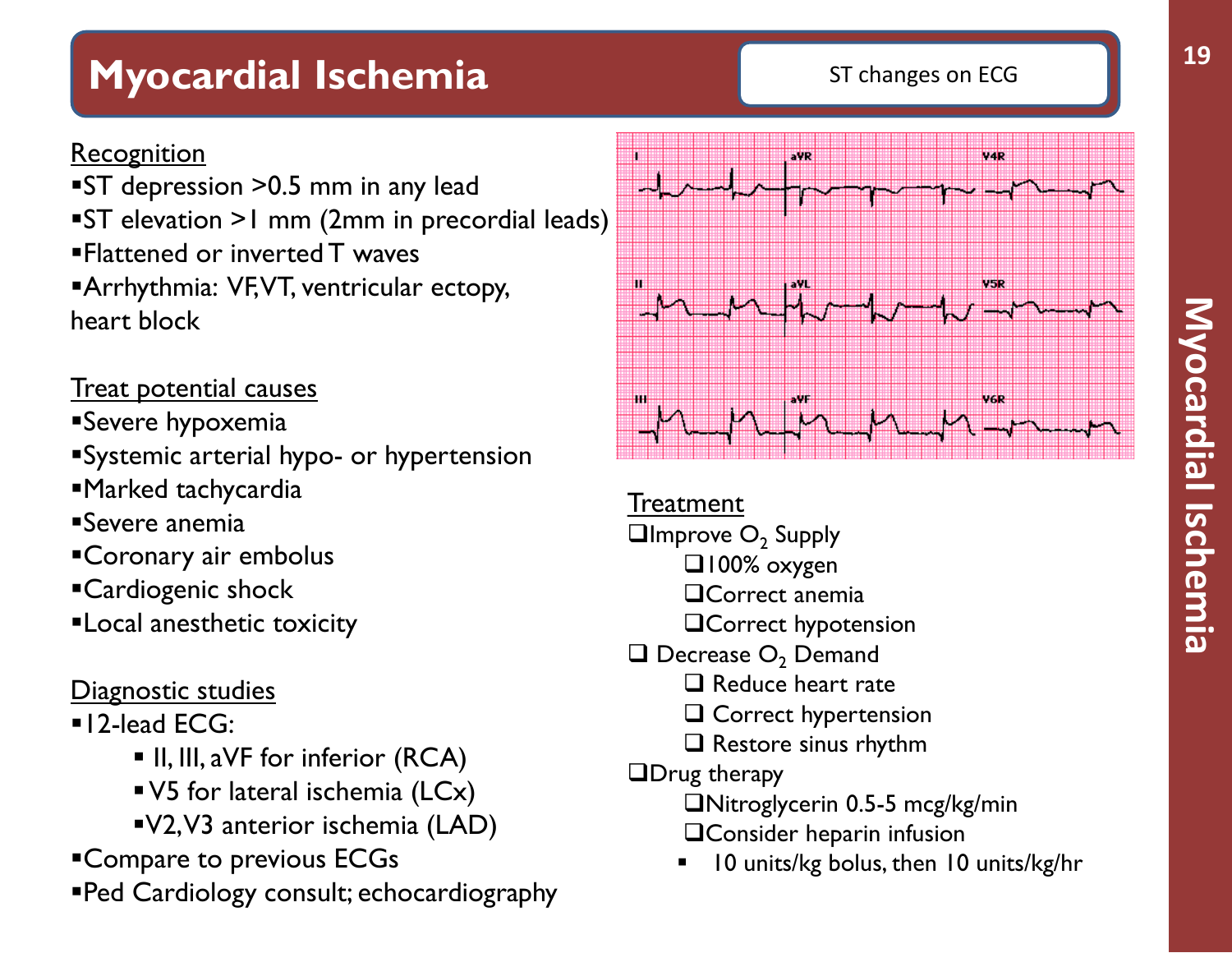#### **Tachycardia** Tachycardia **Tachycardia Tachycardia with pulses, associated with** hypotension

#### Diagnosis:

- ST: narrow complex, p waves present before every QRS
- SVT: narrow complex, no p waves or p waves not associated with QRS
- VT: wide complex, polymorphic or monomorphic

#### Treatment:

**If no pulse present, start CPR**, go to 'Cardiac Arrest, VF/VT' Card

If pulse present:

Narrow Complex

- Vagal maneuvers: Ice to face; Valsalva; carotid massage
- **Adenosine** 0.1-0.3 mg/kg iv push (Max  $1^{st}$  dose 6mg/max  $2^{nd}$  dose  $12$ mg)

#### Wide Complex

- Synchronized cardioversion at 0.5 -1.0 joules/kg (see table)
- **Amiodarone** 5 mg/kg IV bolus over 20-60 minutes, *or*
- **Procainamide** 15 mg/kg IV bolus over 30-60 minutes, *or*
- **Lidocaine** 1 mg/kg IV bolus



#### Read out H&Ts Hypovolemia Hypoxemia Hydrogen ion (acidosis) Hyperkalemia Hypoglycemia Hypothermia Tension pneumothax **Tamponade Thrombosis** Toxin **Trauma**

| VT, Wide-complex irregular rhythm                            | <b>SVT, tachyarrythmias with pulse</b>                                      |
|--------------------------------------------------------------|-----------------------------------------------------------------------------|
| Biphasic 2 J/kg, then 4 J/kg for additional<br><b>shocks</b> | Synchronized cardioversion<br>0.5-1 J/kg, then 2 J/kg for additional shocks |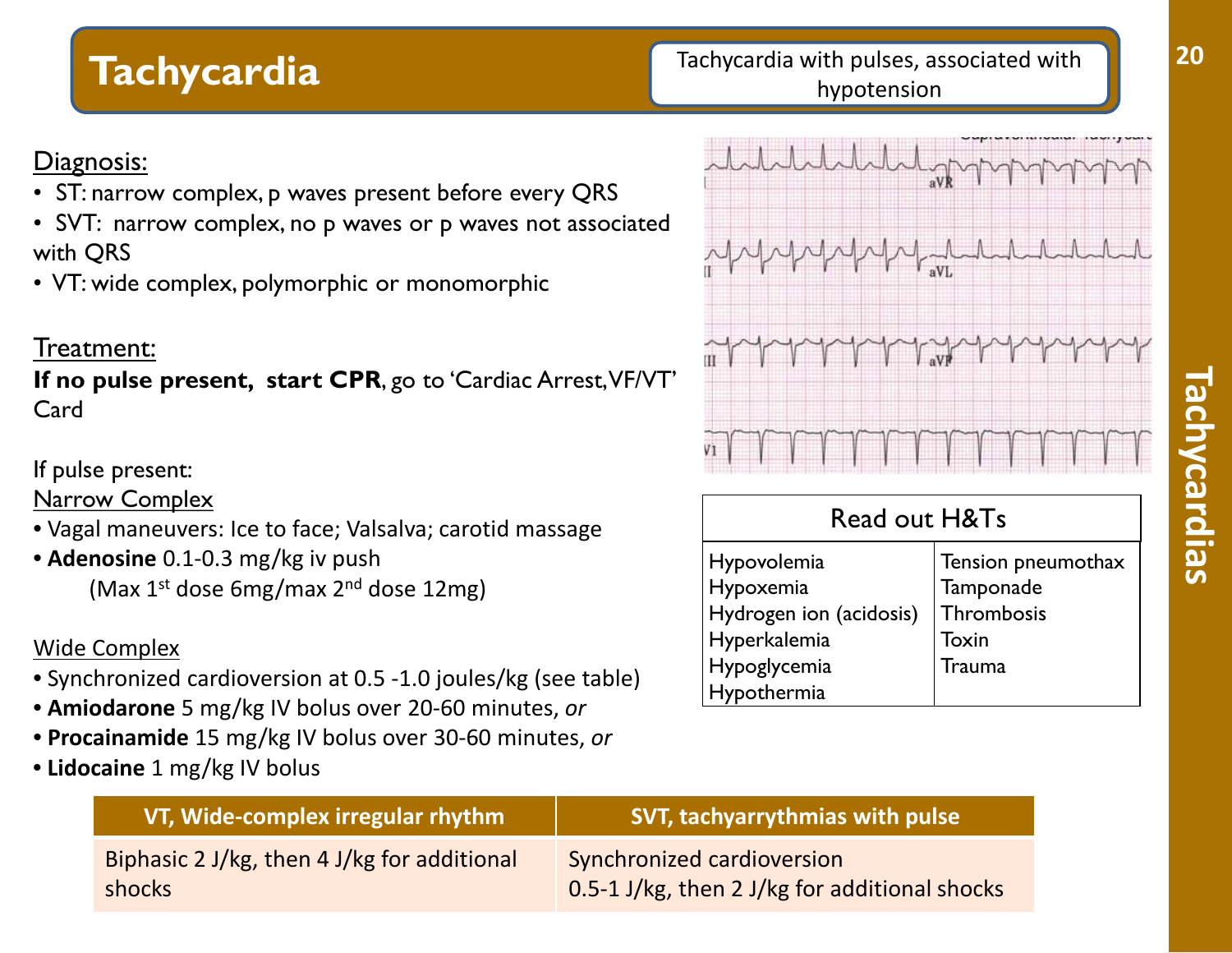#### **Call for help**.

- □ Notify **Blood Bank** immediately of massive transfusion need.
	- **RBC : FFP : Platelets = 1:1:1**
	- $\Box$  Use un-cross matched O negative blood until cross-matched blood available
	- Give cryoprecipitate to maintain fibrinogen  $>$  100
- $\Box$  Obtain additional vascular access if needed.
- $\Box$  Send labs q 30 min
	- **Type & Cross**
	- CBC, platelets, PT/PTT/INR, fibrinogen
	- ABG, Na, K, Ca, lactate.
- **Q** Warm the room
- $\Box$  Blood product administration
	- $\Box$  Use 140 micron filter for all products
	- $\Box$  Use a blood warmer for RBC and FFP transfusion (not for platelets).
	- $\Box$  Rapid transfuser pumps may be used when increased flow is needed.
- $\Box$  Monitoring for hypothermia, hypocalcemia, electrolyte, blood gas, and acid-base disturbances.
- $\Box$  Consider rFactor VIIa for refractory hemorrhage if above measures are corrected.
- Terminate the massive transfusion protocol once bleeding is under control.

#### Maintain:

- $HCT > 21\%$  or HB  $> 7$
- Platelet Count > 50,000 (>100k brain injury)
- INR <  $1.5$  ( <  $1.3$  brain injury)
- Fibrinogen > 100

**21**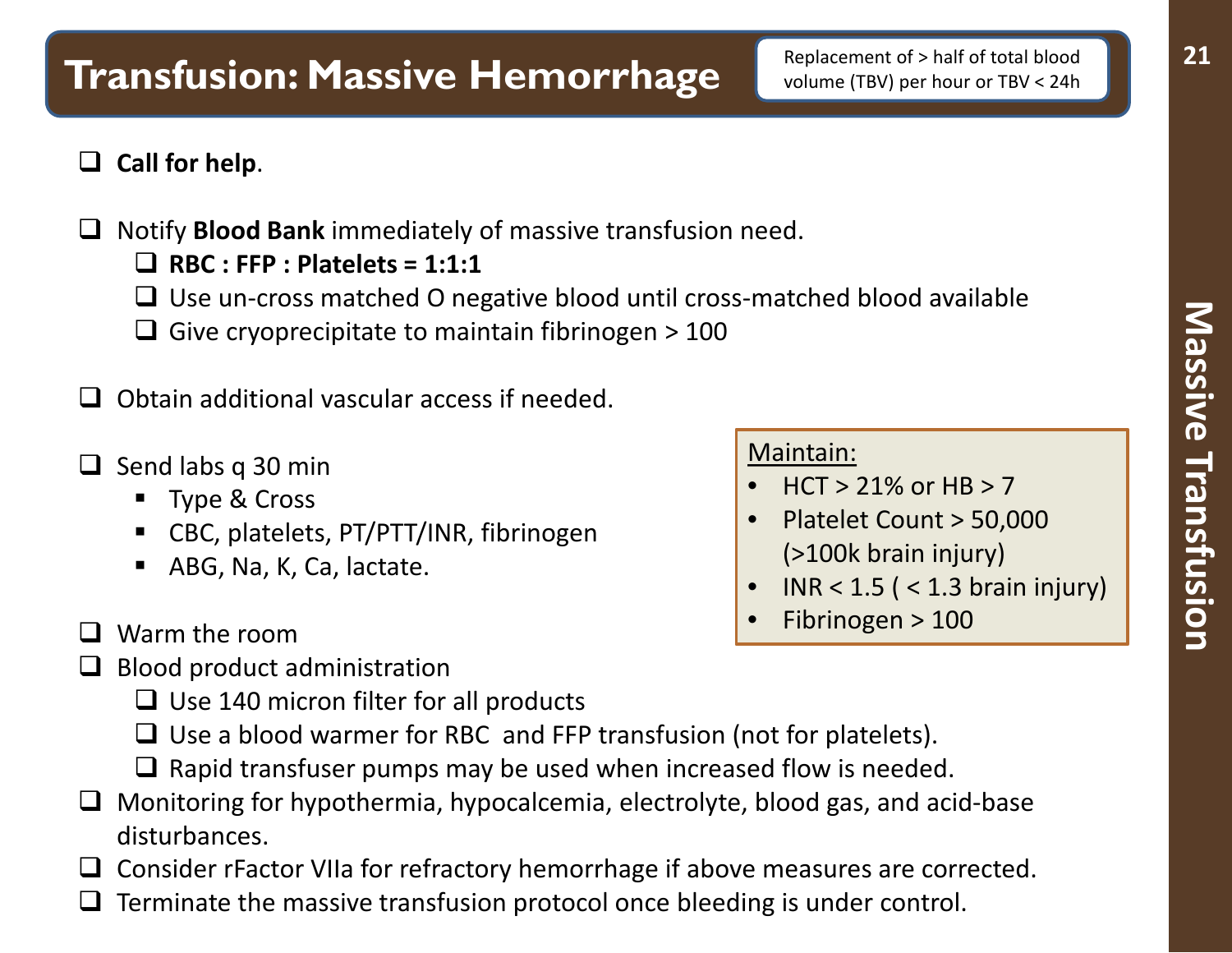# **Transfusion Reactions**

### **For All Reactions**

- **Call for help.**
- **Stop** transfusion.
- $\Box$  Disconnect donor product and IV tubing.
- $\Box$  Infuse normal saline through clean tubing.
- $\Box$  Examine blood product ID; determine correct pt.
- $\Box$  Send product to Blood Bank.
- Document per Institutional Policy

#### **Hemolytic** - Hgbemia, Hgburia, DIC,  $\downarrow$ BP, ↑HR, bronchospasm

- $\Box$  Furosemide 0.1 mg/kg
- $\Box$  Mannitol 0.5 grams/kg (2 mL/kg of 25% mannitol)
- **D** Dopamine (2-4 mcg/kg/min)
- $\Box$  Maintain urine output at least 1-2 mL/kg/h.
- $\Box$  Prepare for cardiovascular instability.
- Send blood and urine sample to laboratory.

### **Non-Hemolytic -** ↓BP,

bronchospasm, pulmonary edema, fever, rash

- $\Box$  Stop Transfusion
- $\Box$  Send blood to blood bank
- $\Box$  Treat fever
- **QObserve for signs of hemolysis**
- **Anaphylactic** Erythema, urticaria, angioedema, bronchospasm tachycardia, shock

#### **Stop transfusion**

- $\Box$  Support airway and circulation as necessary.
- $\Box$  Epinephrine 10 mcg/kg IV
- $\Box$ Diphenhydramine 1 mg/kg IV
- $\Box$  Hydrocortisone 2-5 mg/kg
- $\Box$  Maintain intravascular volume.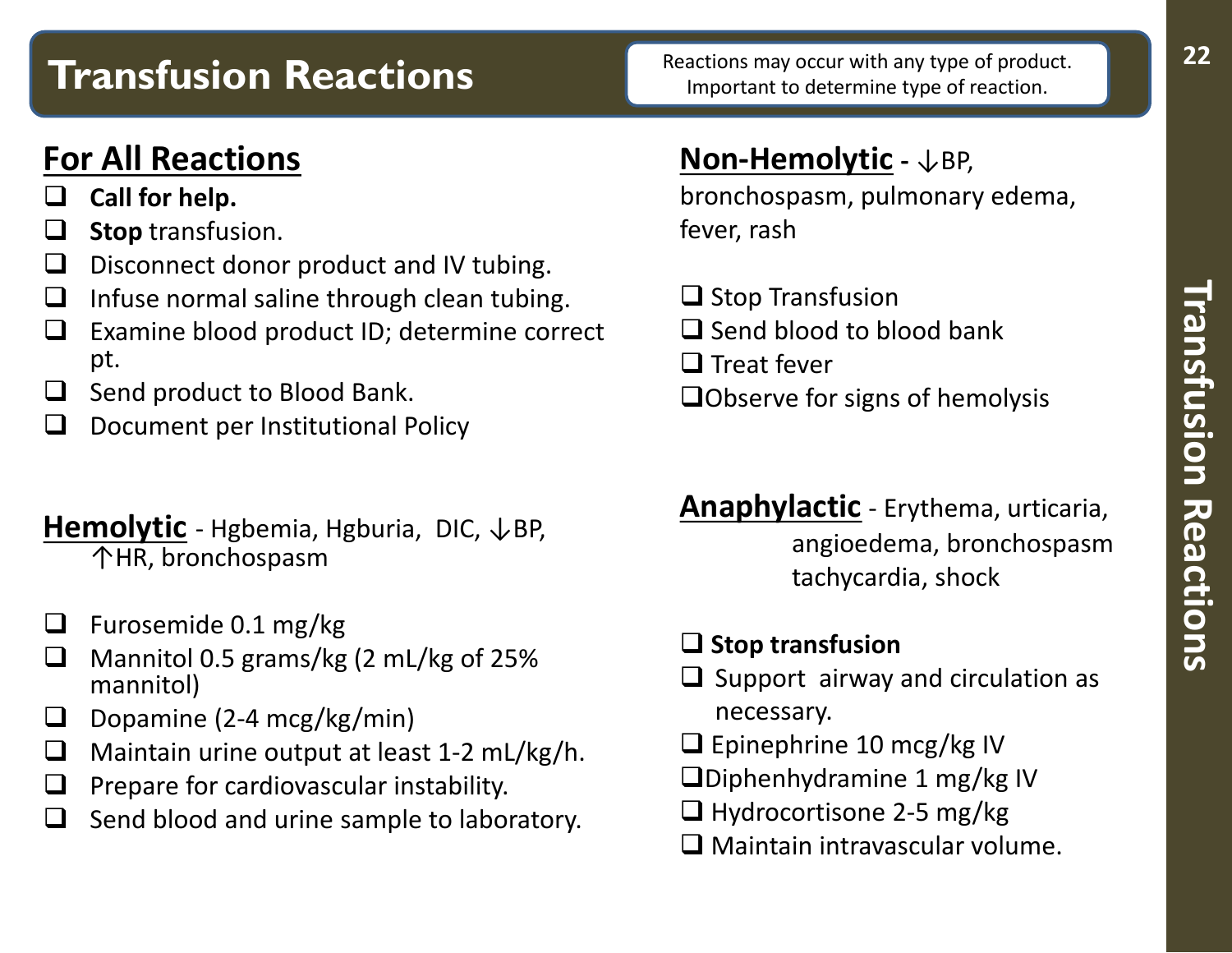## **Initial Management of Trauma 1989**

#### **Prior to pt arrival to OR:**

- $\square$  Assemble team and assign roles.
- $\square$  Estimate weight and prepare emergency drugs.

#### Gather equipment:

- $\Box$  airway supplies
- $\Box$  invasive monitors
- $\Box$  fluid warmer
- $\Box$  rapid infusion device
- $\Box$  code cart with programmed defibrillator
- **Type and cross blood products.**

#### **On pt arrival to OR:**

- $\Box$  Maintain c-spine precautions for transport.
- $\square$  Secure/confirm airway (aspiration risk, unstable c-spine).
- $\Box$  Ensure adequate ventilation (maintain PIP <20 cmH<sub>2</sub>0).
- Obtain/confirm large-bore IV access (central or interosseus if peripheral unsuccessful).
- **Q** Assess circulation
- $\Box$  Persistent tachycardia, delayed cap refill, decreased pulse pressure = hypovolemia.
- Bolus 20 mL/kg LR or NS (repeat x2) and/or10 mL/kg RBCs or 20 mL/kg whole blood **QPlace invasive monitors.**

ith

- Maintain normothermia.
- Rapidly treat associated conditions (acidosis, electrolyte disturbances).
- Continuously assess for secondary injury (ongoing blood loss)